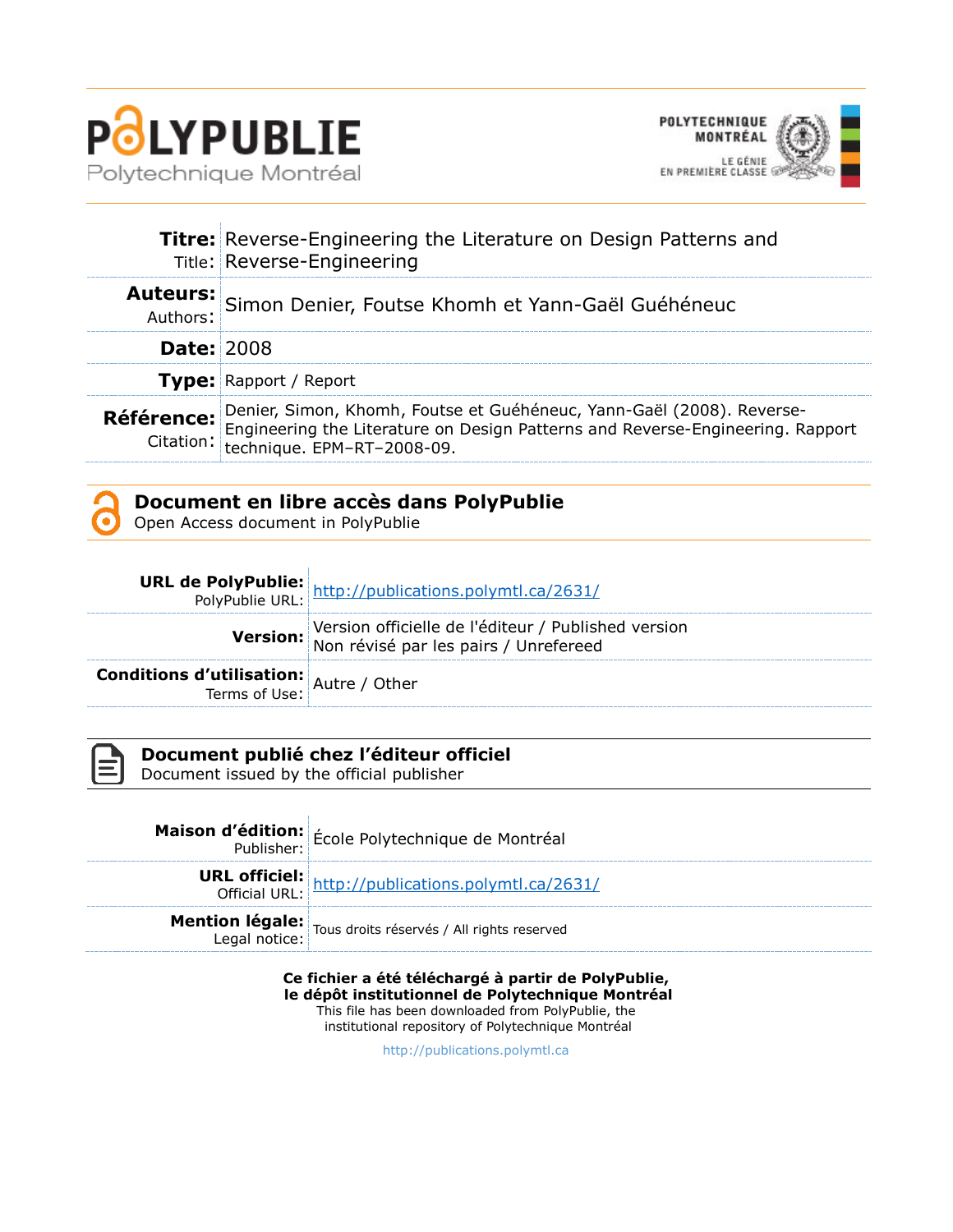

### **EPM–RT–2008-09**

### **REVERSE-ENGINEERING THE LITERATURE ON DESIGN PATTERNS AND REVERSE-ENGINEERING**

Simon Denier, Foutse Khomh, and Yann-Gaël Guéhéneuc Ptidej Team DIRO, Université de Montréal and Département de Génie informatique et génie logiciel École Polytechnique de Montréal

**October 2008**

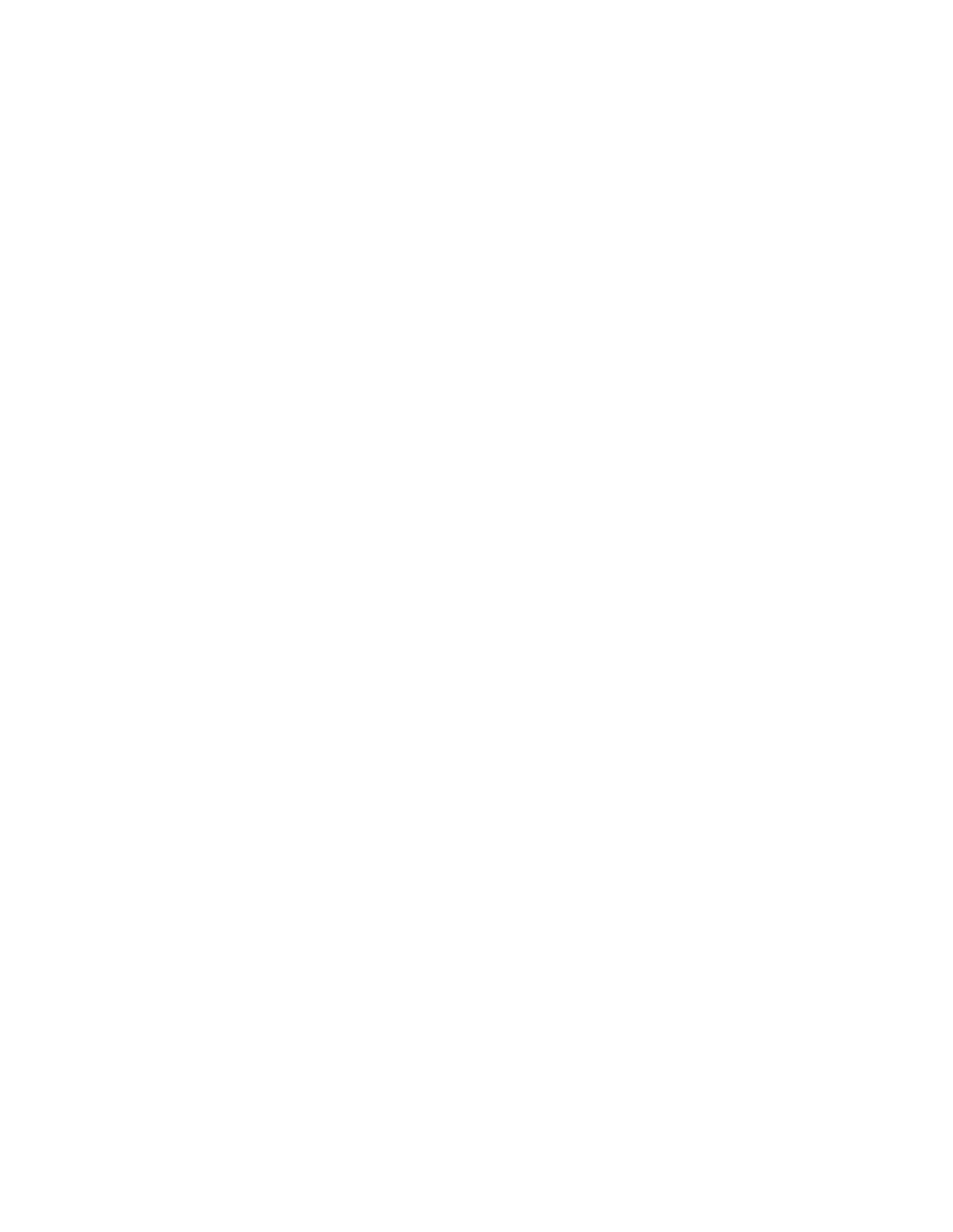EPM-RT-2008-09

### Reverse-Engineering the Literature on Design Patterns and Reverse-Engineering

Simon Denier, Foutse Khomh, and Yann-Gaël Guéhéneuc PTIDEJ Team DIRO, Université de Montréal and Département de génie informatique et génie logiciel École Polytechnique de Montréal

October 2008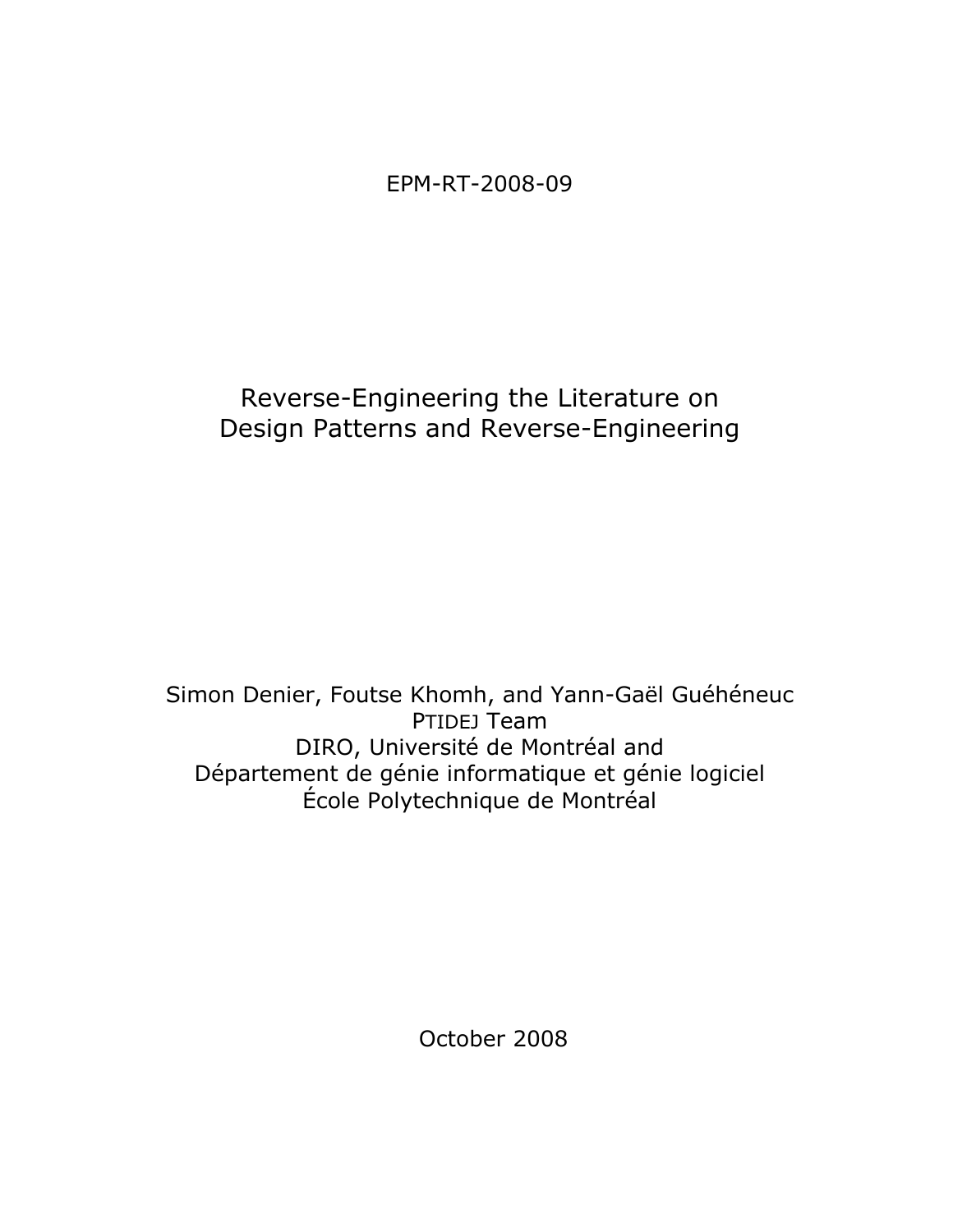2008 Simon Denier, Foutse Khomh et Yann-Gaël Guéhéneuc Tous droits réservés

Dépôt légal : Bibliothèque nationale du Québec, 2008 Bibliothèque nationale du Canada, 2008

EPM-RT-2008-09

*Reverse-Engineering the Literature on Design Patterns and Reverse-Engineering* par : Simon Denier, Foutse Khomh et Yann-Gaël Guéhéneuc Département de génie informatique et génie logiciel École Polytechnique de Montréal

Toute reproduction de ce document à des fins d'étude personnelle ou de recherche est autorisée à la condition que la citation ci-dessus y soit mentionnée.

Tout autre usage doit faire l'objet d'une autorisation écrite des auteurs. Les demandes peuvent être adressées directement aux auteurs (consulter le bottin sur le site [http://www.polymtl.ca/\)](http://www.polymtl.ca/) ou par l'entremise de la Bibliothèque :

> École Polytechnique de Montréal Bibliothèque – Service de fourniture de documents Case postale 6079, Succursale «Centre-Ville» Montréal (Québec) Canada H3C 3A7

Téléphone : (514) 340-4846 Télécopie :<br>Courrier électronique : (514) 340-4026<br>biblio.sfd@courr

[biblio.sfd@courriel.polymtl.ca](mailto:biblio.sfd@courriel.polymtl.ca)

Ce rapport technique peut-être repéré par auteur et par titre dans le catalogue de la Bibliothèque : <http://www.polymtl.ca/biblio/catalogue/>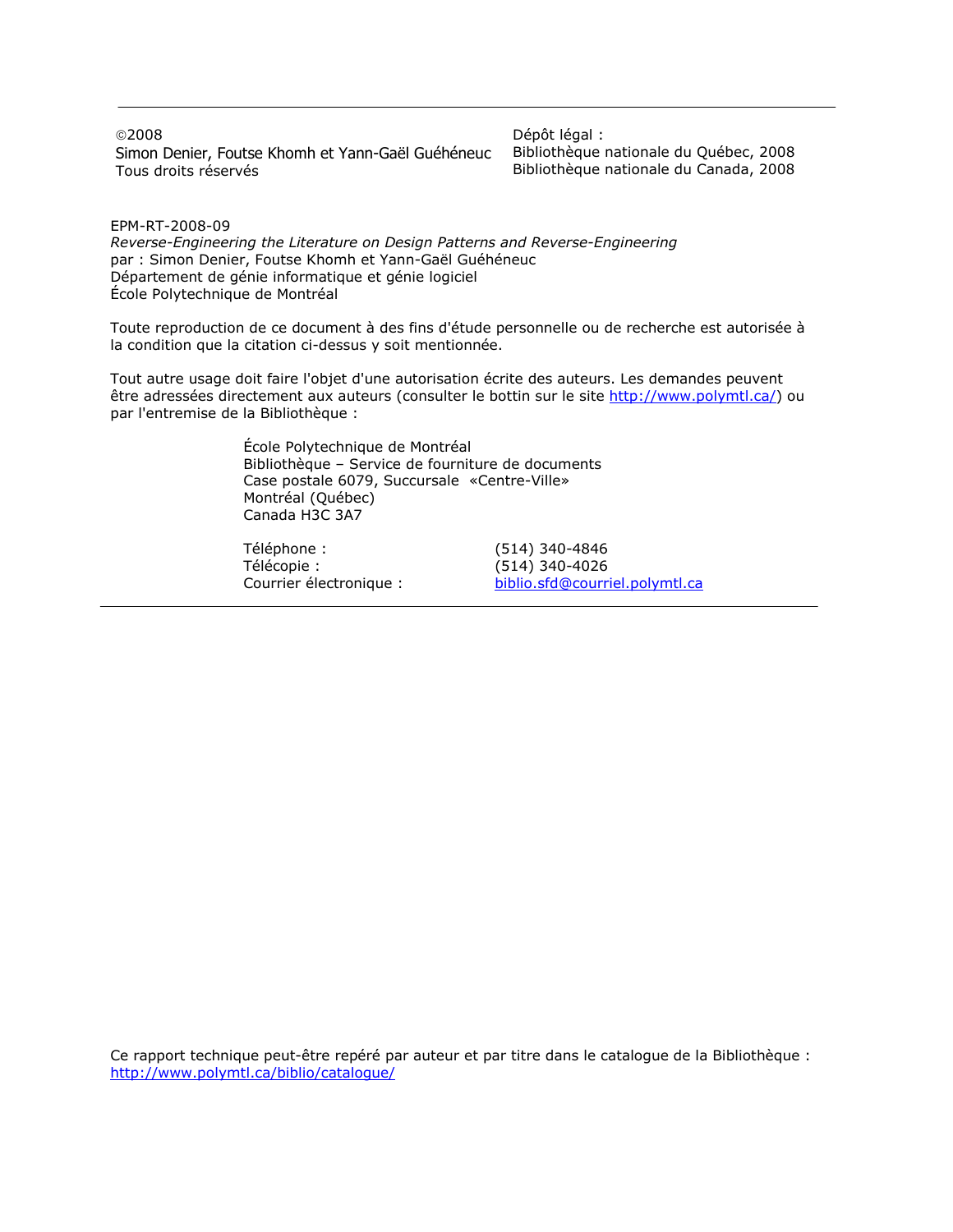## Reverse-Engineering the Literature on Design Patterns and Reverse-Engineering

Simon Denier, Foutse Khomh, and Yann-Gaël Guéhéneuc PTIDEJ Team DIRO, Université de Montréal and DGIGL, École Polytechnique de Montréal

October 16, 2008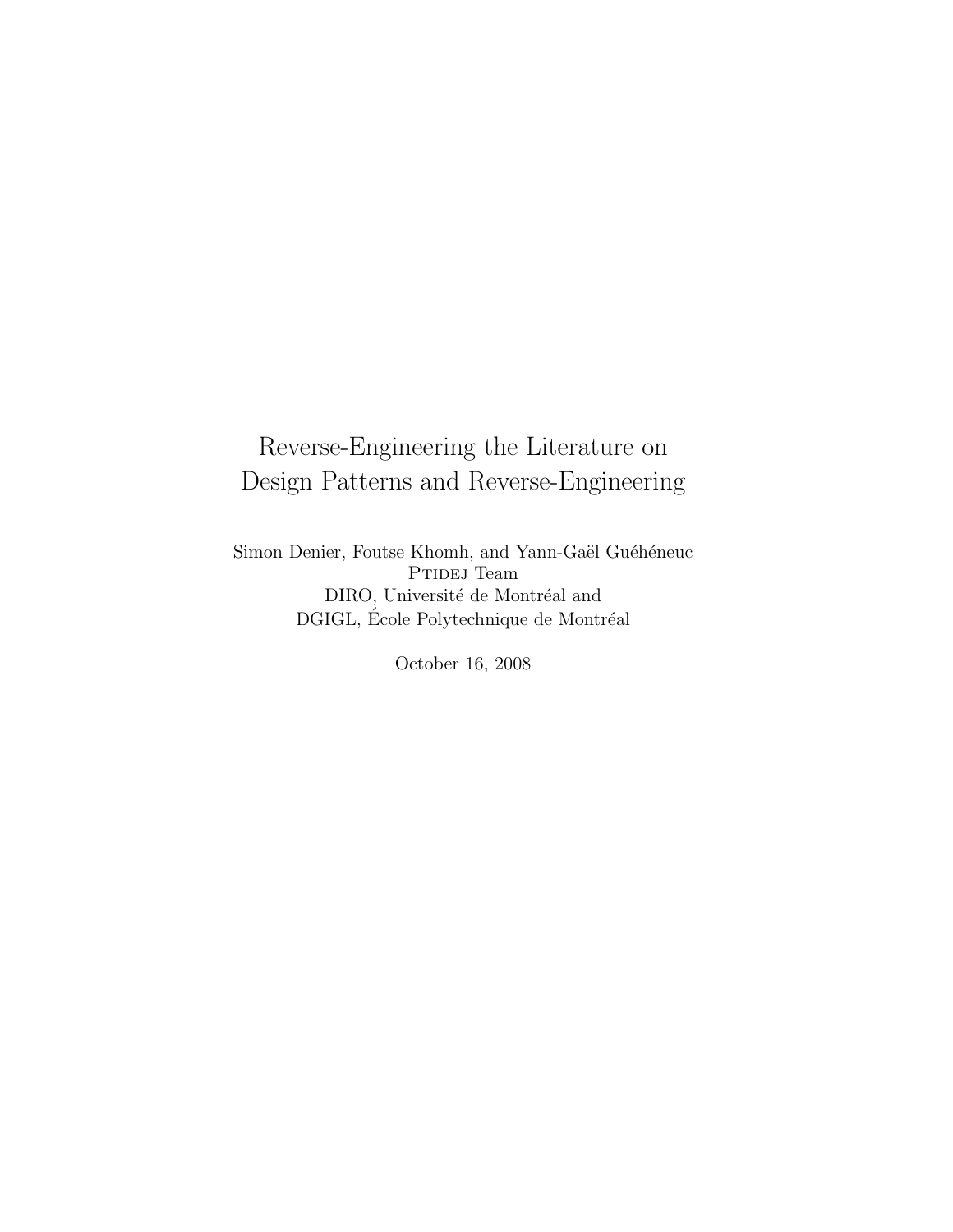#### Abstract

Since their inception in 1994, design patterns have been the subject of many papers. In the reverse-engineering community, several authors have proposed approaches to consider design patterns during reverse- and re-engineering. However, it has been recently put forward in the community that it is difficult to compare previous approaches due to the diversity of vocabulary and the lack of a general framework to map and relate these approaches. Consequently, we study 59 papers related to design patterns in the software engineering community at large (1) to identify and define common terms related to design patterns, (2) to identify recurring themes in the papers, and (3) to further characterise approaches for design pattern detection along several categories. Recurring themes allow us to provide the portrait of the "typical" paper on design patterns while catagories draw the portrait of the "typical" approach in design pattern detection. We propose to the community to use a fix vocabulary, to diversify the approaches, and to build a common benchmark to assess the reverse engineering of design patterns.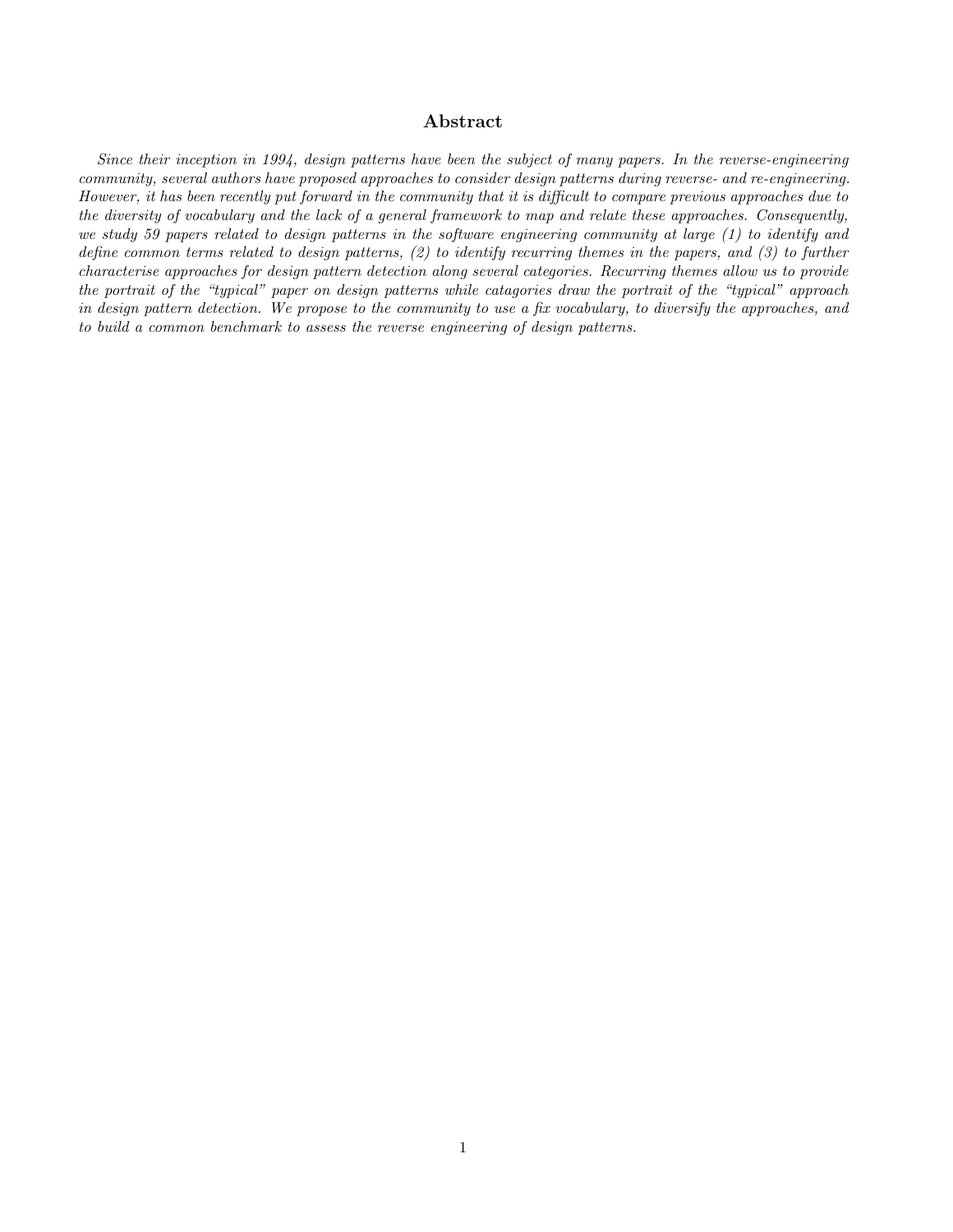# Introduction

Since their introduction in the software engineering community in 1994, design patterns have been the subject of much discussions, research work, and conferences. Researchers studied design patterns with various purposes as shown in Section 0.4.

However, design patterns lie between programming-language features and abstract concepts to ease communication (teaching, documenting) as highlighted in 2000 by the debate among Chambers, Harrison, and Vlissides [13], as shown in the following definition:

Design patterns systematically name, explain, and evaluate solutions to important and recurring object-oriented design problems. They capture design experience in a form that developers can use effectively. They express proven solutions and make them more accessible to developers of new programs and help developers to choose design alternatives. Thus, they capture experience in the community and create a common vocabulary by bringing forward reusable solutions. They also improve the documentation and maintenance of existing programs by making explicit the roles of classes and objects and the underlying intents of designs. Some of the most important design patterns are documented and presented in catalogs, for example this by the GoF [26]. The general process of use of design patterns during development and maintenance is as follows: during the (re)conception of the program, developers should identify a problem, find the related patterns, implement the chosen one, and document it so as to be able to reuse this knowledge in later stage. Knowing the design patterns used in programs can ease their comprehension and thus their maintenance. Each design pattern has many possible implementations; an implementation may differ from the one suggested in a catalog while still satisfying the intent of the pattern.

The definition of design patterns shows their extent but leaves much room for interpretation. This loose definition of patterns was desired by their early proponents [13] and is particularly relevant to the reverse-engineering community because of the many papers on design pattern identification.

One of the first of such papers has been published by Brown in 1996 [11] more than 10 years ago. Since, several other papers have presented new approaches and techniques with improved performance, precision, recall, and a larger variety of patterns.

Yet, these approaches are difficult to compare and to build upon due to the loose definition of design patterns and their related concepts. Consequently, there has been recent efforts in the literature [3, 28, 46] and dedicated workshops, such as DP4RE at WCRE 2006, to better choose and define the terms related to patterns and to organise the papers and approaches.

We build upon these previous efforts and propose three contributions to the body of knowledge on design patterns in the context of reverse engineering. First, we propose a study of the vocabulary pertaining to design patterns used in previous work and build a dictionary of terms to clearly name and define the concepts related to design patterns. Second, we classify previous work in different themes and sub-themes. Third, we detail several categories of the design pattern detection sub-theme to discuss the similarities and differences among previous approaches and highlight the difficulty of comparing them. This study follows previous categorisation efforts of the reverse engineering tools [29] and of the reverse engineering community [33].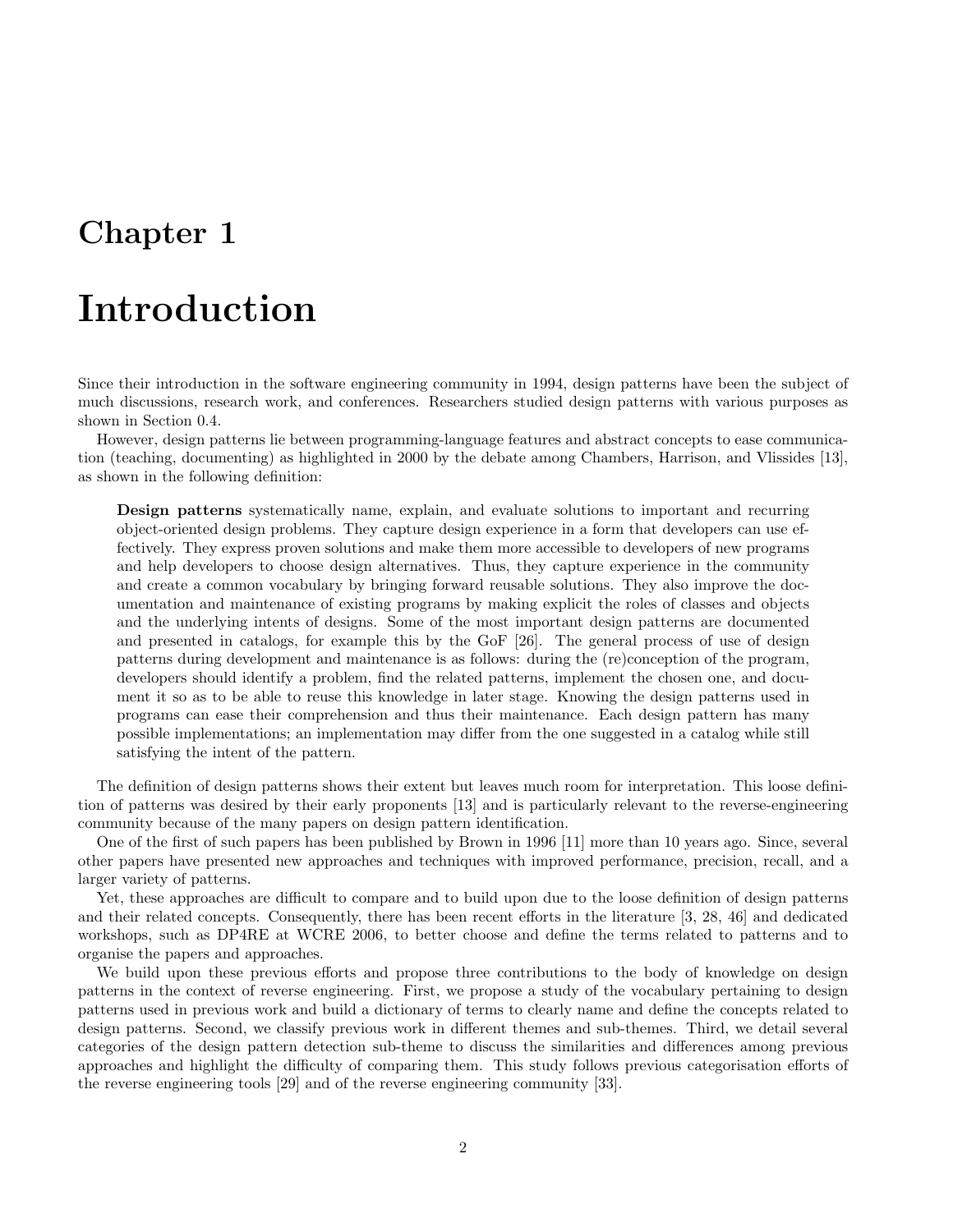We conclude our study by providing two portraits: one of the "typical" paper on design patterns using the identified themes and one of the "typical" approach in reverse engineering using the categories of the design pattern detection sub-theme. We also suggest research directions to the community on the use of the vocabulary related to design patterns, the diversity of approaches, and the comparison of the approaches with one another.

The rest of the paper is organised as follows. Section presents the process and the results of our analysis of the vocabulary. Section 0.4 introduces the different themes related to design patterns in the literature. Section 0.10 proposes categories to characterise approaches to detect design patterns. Section 0.12 discusses our study while Section 0.15 concludes with some suggestions.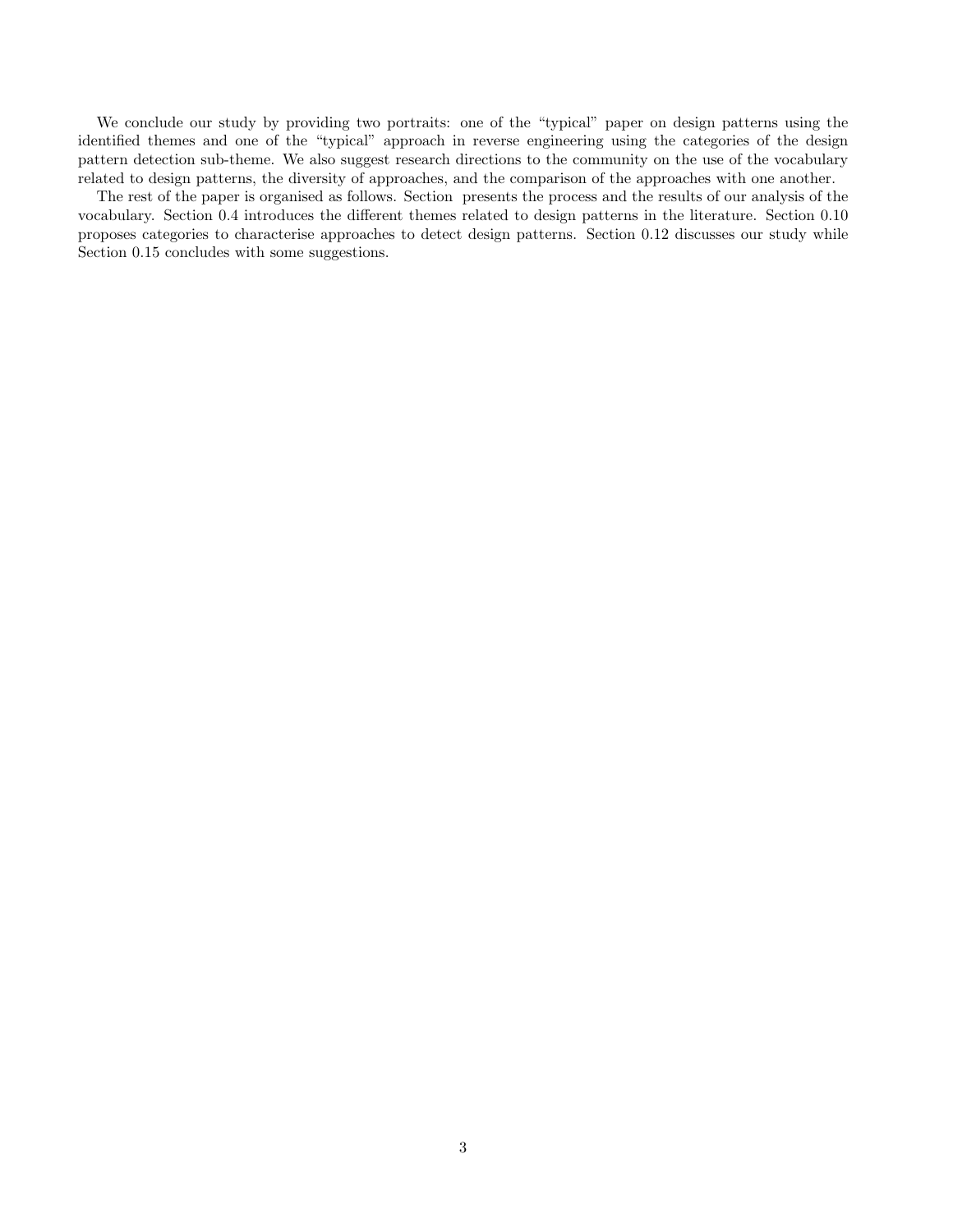# Dictionary of Terms

The problem arising from the loose definition of design patterns and their first catalog is that of *interpretation*: the definition leaves space for interpretation and thus also for debate and ambiguities.

We propose and implement a process to retain and define the key terms related to design patterns. This process is similar to the process of domain analysis [49]. As such, the objective of the process is to provide a list of terms most discriminating the concepts related to design patterns to avoid ambiguities. An ontology of the concepts is future work.

#### 2.1 Process

Our process divides in seven steps and results in a list of terms characterising design patterns, their definitions, and a mapping between the terms in previous papers and these.

- 1. Identify collections of references of papers related to design patterns.
- 2. Choose one such collection and download all referenced papers.
- 3. Read all the paper and identify terms related to design patterns.
- 4. Compile all terms including potential synonyms and homonyms.
- 5. For each occurrence of a term, identify its synonyms and homonyms and retain the most significant term.
- 6. Define the retained terms.
- 7. Map all the terms in the literature with the retained terms.

This process is similar to that of reverse engineering programs written in different languages into a common meta-model. The programs are the papers in the literature and the programming languages are terms related to design patterns used in each paper. The common meta-model is the set of identified terms. In contrast to the usual reverse engineering process, in which a "language-independent" meta-model is built and the different programs map into it, we do not define such a meta-model because it would only be a model of the English language<sup>1</sup>, with which all terms are expressed and defined. We simply define a model (a set of terms) and map the set of all exiting terms into this set.

The result of this process is a set of terms and a mapping. The mapping takes the form of a table with all existing terms as columns and retained terms as rows. Cells include references to papers that use the term with the definition of the retained terms. The terms and their mapping provides a useful background for the co-understanding of previous papers.

<sup>&</sup>lt;sup>1</sup>We only study papers written in English because it is the language used in the main conferences in software engineering.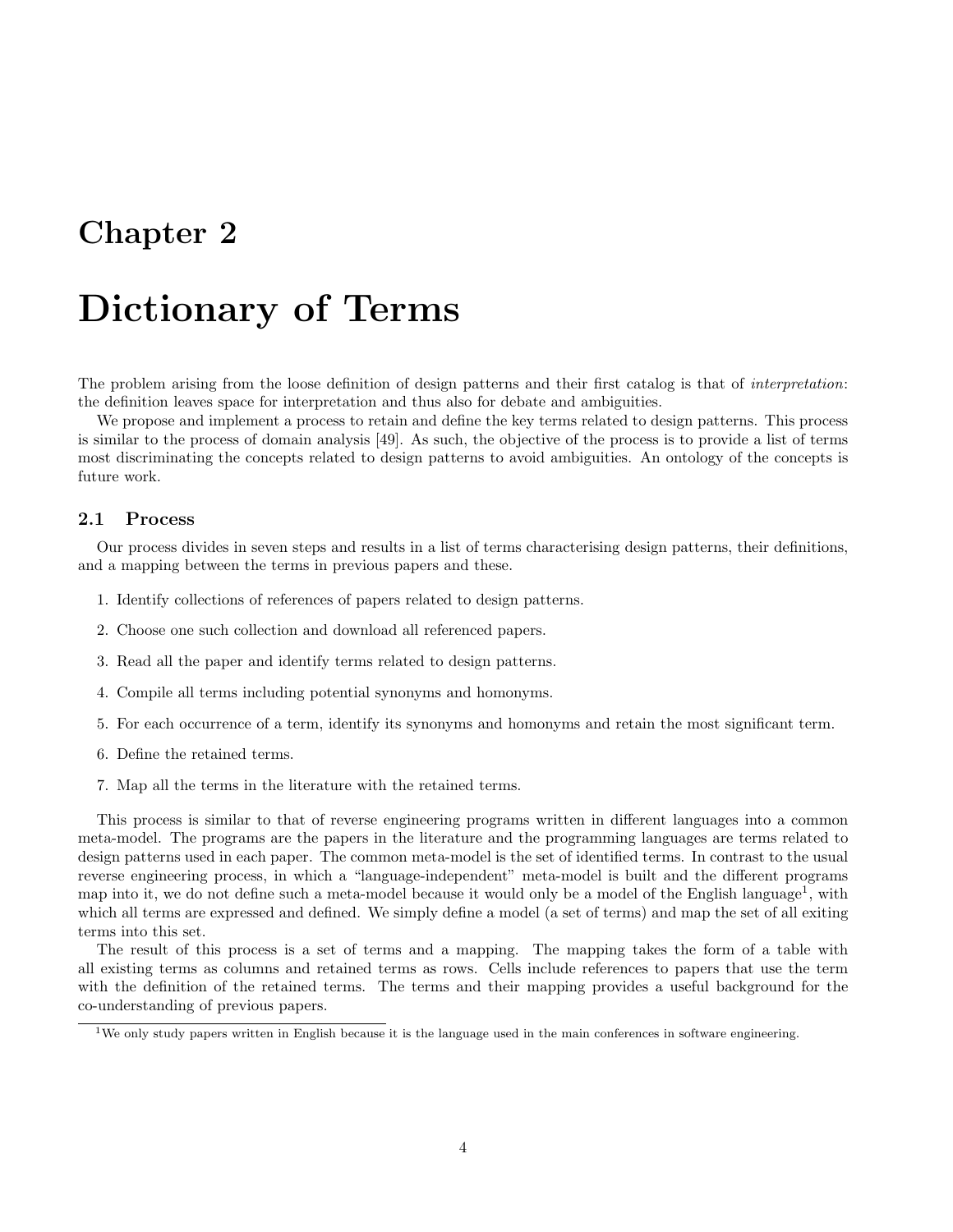#### 2.2 Steps 1, 2, and 3: Identification of the Terms

The first three steps of the process are used to identify all terms related to design patterns. In the first step, we identify two main libraries of references on design patterns, available at http://liinwww.ira.uka.de/ bibliography/SE/patterns.html and http://www.patternforge.net/wiki/index.php?title=Papers\_on\_Pattern\_ Repositories. These two libraries mostly overlap and are representative of other such libraries. One of the authors contributed to the second library with more than 60 papers. Therefore, we choose this second library for the sake of simplicity.

The chosen library contains 99 references. We download 59 papers in PDF or HTML format, excluding books because of their restricted availability and of their breadth and some papers because of the unsuitability of their encoding for search<sup>2</sup>. In these 59 papers<sup>3</sup>, we identify all terms related to design patterns and store them with their associated references in a table. We convert all terms into singular nouns in British English for the sake of homogeneity. We leave out some terms that either are synonyms of others, for example "Definition" is used as a synonym of "Formalisation", or that have little impact on the understanding, for example "Detection" vs. "Identification", or that have agreed-upon definitions, such as "Role".

#### 2.3 Steps 4, 5, and 6: Definitions of the Terms

The Steps 4 to 6 of the process concern the sorting and definitions of the retained terms. First, we study again all papers and associated each found term with each paper that uses the term disregarding its definition. Table 1 presents in its left column the 42 terms related and the references to their defining papers.

Then, we group terms that we understood as having similar definitions. With this grouping, we retain 16 terms. Table 1 presents in bold the retained terms and their main synonyms. We do not show here homonyms because they will be studied in Step 7. We base our choice of the retained term both on the "popularity" of a term (the number of papers using it) and on its "trend" in recent literature. Therefore, this choice can be at times arbitrary when more than one term are popular or recent. Yet, Table 1 is useful because it can help the community in making an informed choice of the terms to be retained for each definition.

#### 2.4 Step 7: Mapping between All Terms and Retained Terms

The last step consists in mapping the terms in the literature with those retained in the previous steps. It brings a common background to understand the studied papers. Table 2 shows all terms of the literature in columns and retained terms in rows. Thus, a column shows the homonyms of a term and a row shows the synonyms of a retained terms.

Table 2 shows some interesting facts. First, several terms are homonyms, being used repeatedly in the literature with different definitions. This is particularly true with the term "Design pattern", which has been used to mean "Design motif", "Design pattern", "Idiom", "Instance", "Occurrence", and "Solution". This wide use of the term "Design pattern" is not surprising given the relative novelty of this concept and its loose definition. Previous authors often implicitly use the term "Design pattern" with different definitions because the extent of their work was not fully understood at the time.

Second, different terms have been used for one definition by the same authors. For example, in Eden's paper [24], the terms "Design motif" and "Formalisation" are used to mean "Design motif". Although it is rarely the case in the studied papers, such a synonymy could lead to confusion in the understanding of the work if read without care.

Finally, Table 2 shows that some more "specialised" terms, such as those characterising design patterns, "Fundamental patterns" or "Hybrid patterns", are less subject to having homonyms and synonyms because they have been more precisely defined from the start by their authors. Out study also hints that some terms have been used only during a short period of time, such as "Leitmotiv" while others have been more prevalent, such as "Formalisation" for example.

This table highlights the problem of vocabulary faced by the community and allows the co-understand the studied papers using a common set of terms.

<sup>&</sup>lt;sup>2</sup>The PDF format allows papers to be encoded as images that are not suitable for search.

<sup>3</sup>The complete list of studied papers is available at http://www.ptidej.net/downloads/Poster.pdf.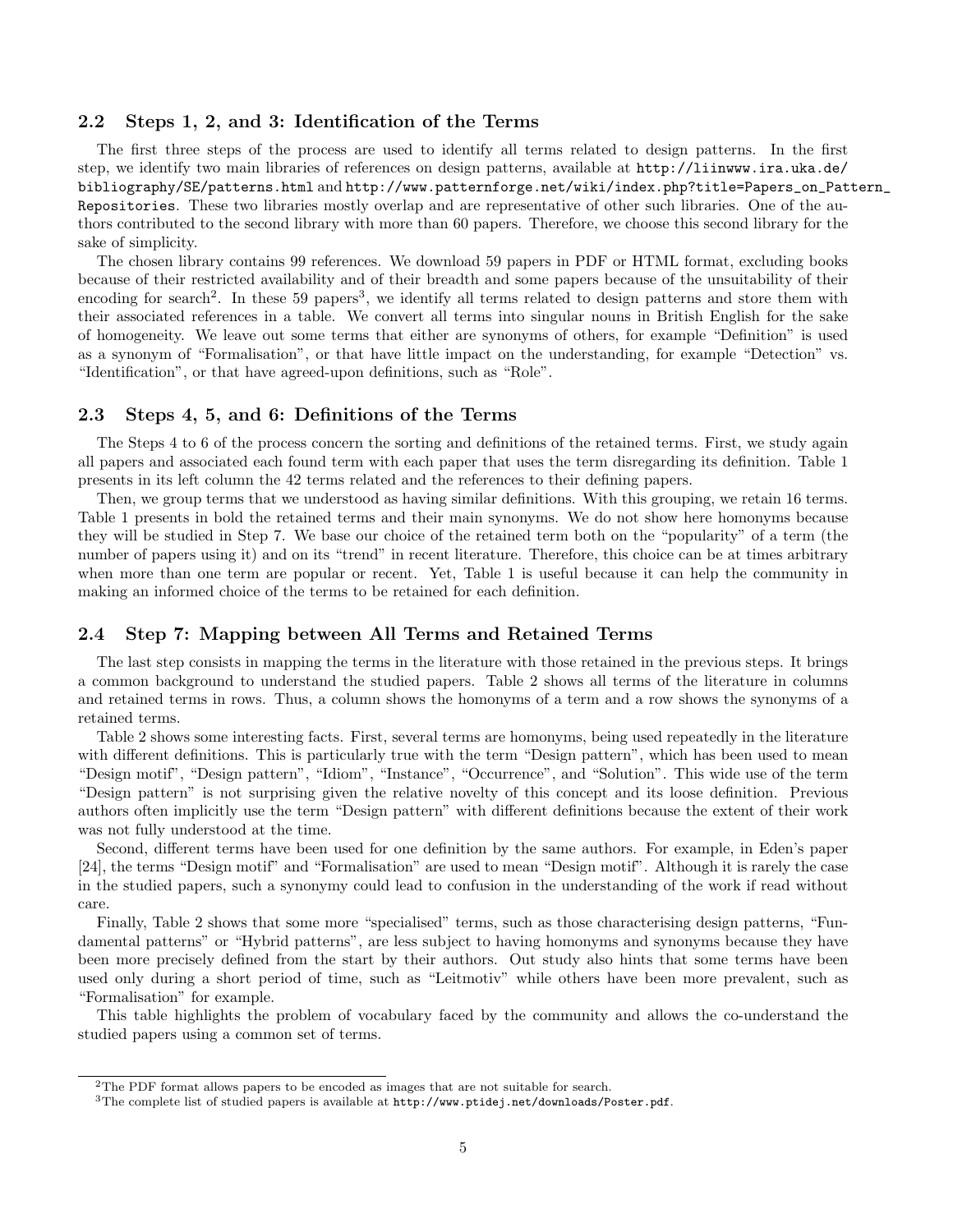| <b>Terms</b>                                              | Definitions                                                                                                |
|-----------------------------------------------------------|------------------------------------------------------------------------------------------------------------|
| Abstract Design Pattern [47], Basic Form [6], De-         | A design motif is the prototype proposed by a design pattern to solve                                      |
| sign Motif [28], Design Template [11], Essence            | the related recurring design problem. Typically, a design motif is built                                   |
| [12], Expression [20], Formalisation [24], Imple-         | from the "Structure" section of the design pattern as defined in the                                       |
| mentation [36], Lattice [24], Leitmotiv [58], Logic       | GoF, including elements from other relevant sections to characterise                                       |
| [12], Realisation [8], Reification [36], Representa-      | the participants and their responsibilities [28].                                                          |
| tion $[40]$ , Specification $[24]$ , and Structure $[26]$ |                                                                                                            |
| Alternative [11], Modified Pattern [60], Variant          | A design motif (see previous definition) manifesting variety, deviation                                    |
| $[12]$ , Version $[11]$                                   | of its canonical form as described in [26].                                                                |
| Canonical form [11]                                       | Original design motif as described in [26]                                                                 |
| Cliché [51], Idiom [62], Micropattern [23]                | A standard algorithmic fragment [51].                                                                      |
| Design Component [55], Instance [24], Microar-            | An instance of a design motif is the concrete implementation of the                                        |
| chitecture [38]                                           | solution of the pattern in a program. A micro-architecture is deemed an                                    |
|                                                           | instance of a design motif if it can be asserted that the developers indeed                                |
|                                                           | chose conscientiously and appropriately to implement the solution of                                       |
|                                                           | the design pattern to solve the corresponding design problem [28].                                         |
| Design Pattern [26]                                       | A design pattern names, abstracts, and identifies the key aspects of a                                     |
|                                                           | common design structure that make it useful for creating a reusable                                        |
|                                                           | object-oriented designs. It identifies the participating classes and their                                 |
|                                                           | instances, their roles and collaborations, and the distribution of re-                                     |
|                                                           | sponsibilities. Each design pattern focuses on a particular object-                                        |
|                                                           | oriented recurring design problem. It describes when its solution ap-                                      |
|                                                           | plies, whether or not its solution can be applied in view of other design                                  |
|                                                           | constraints, and the consequences and trade-offs of its use. It also pro-                                  |
|                                                           | vides sample code to illustrate an implementation. [26]                                                    |
| Elemental Pattern [56], Fragments [24], Minipat-          | Abstract syntax graph structures [43] that are constituent parts of other                                  |
| tern $[44]$ , Subpattern $[18]$                           | patterns or subpatterns. An idiom could be a subpattern while sub-<br>patterns are not necessarily idioms. |
| Fundamental Pattern [1]                                   | A core of design patterns that capture good object-oriented design and                                     |
|                                                           | that can be used in various contexts [1].                                                                  |
| Hybrid Pattern [50]                                       | Pattern generated through hybridization and whose intent is to solve a                                     |
|                                                           | high level design problem in a generic context [50].                                                       |
| Intent [26]                                               | A short statement that answers the following questions: What does the                                      |
|                                                           | design pattern do? What is its rationale and intent? What particular                                       |
|                                                           | design issue or problem does it address? [26]                                                              |
| Language of Patterns [17]                                 | A structured method of describing good design practices within a field                                     |
|                                                           | of expertise $[18]$ .                                                                                      |
| Occurrence [11]                                           | An occurrence of a design motif is the concrete implementation of the                                      |
|                                                           | solution of the pattern in a program. However, in the contrary to                                          |
|                                                           | an instance, it cannot be asserted that the design motif was used with                                     |
|                                                           | purpose by the developers, possibly because several micro-architectures                                    |
|                                                           | could conform to the structure of the design motif but without conform-                                    |
|                                                           | ing to the intent of the design pattern [24].                                                              |
| Protopattern [17]                                         | "patterns in waiting" that are not yet known to recur [3].                                                 |
| Secondary Role [9]                                        | Role that can be superimposed over the defining role of a class in a                                       |
|                                                           | program $[9]$ .                                                                                            |
| Solution [26]                                             | The solution of a design pattern is the description composed of the                                        |
|                                                           | "Structure", "Participants", and "Collaborations" sections, as defined                                     |
|                                                           | in the format in $[26]$ .                                                                                  |
| Trick [23]                                                | A trick is an operator specifying the sequence of steps taken in the                                       |
|                                                           | realization of a design motif [23].                                                                        |

**Table 2.1. Retained Terms related to Design Patterns and their Definitions.** Terms are grouped by sets of synonyms, see Table 2 for the precise mapping among terms.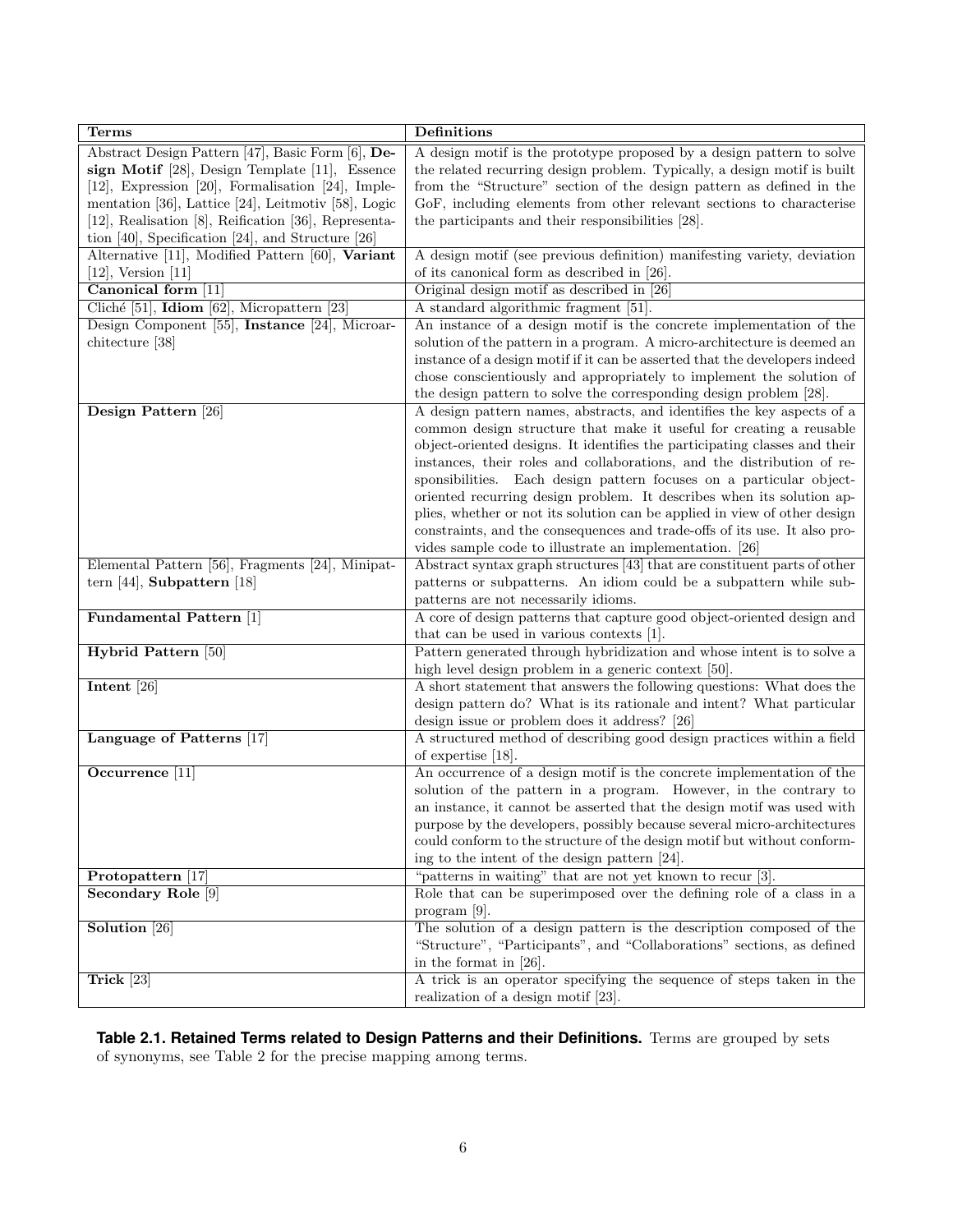|                                |                         | Design Pattern<br>Abstract | Alternative | Basic Form            | Canonical Form    | Cliché               | Design Component | Design Motif     | Design Pattern           | Design Template | Elemental Pattern | Essence     | Expression     | Formalisation    | Fragment          | Fundamental Pattern | Hybrid Pattern  | Idiom                                   | Implementation         | Instance          | Intent  | of Patterns<br>Language                |
|--------------------------------|-------------------------|----------------------------|-------------|-----------------------|-------------------|----------------------|------------------|------------------|--------------------------|-----------------|-------------------|-------------|----------------|------------------|-------------------|---------------------|-----------------|-----------------------------------------|------------------------|-------------------|---------|----------------------------------------|
|                                | Canonical               |                            |             | [60]                  | $\overline{[2,]}$ |                      |                  |                  |                          |                 | [60]              |             |                |                  |                   |                     |                 |                                         |                        |                   |         |                                        |
|                                | form<br>Design Mo-      | [52]                       |             |                       | 11]               | $[38]$               |                  | $\overline{15,}$ | [12,                     | [48,            | $[4]$             | $[58]$      | [20]           | [41,             |                   |                     |                 |                                         | [20,                   |                   |         |                                        |
|                                | tif<br>Design Pat-      |                            |             |                       |                   |                      |                  | 24]              | $11$ ]                   | 61]             |                   |             |                | 24]              |                   |                     |                 |                                         | $10$ ]                 |                   |         |                                        |
|                                | tern                    |                            |             |                       |                   |                      |                  | [20]             | $\overline{[12,}$<br>11] |                 |                   |             |                |                  |                   |                     |                 |                                         |                        |                   |         |                                        |
|                                | Fundamental<br>Pattern  |                            |             |                       |                   |                      |                  |                  |                          |                 |                   |             |                |                  |                   | [40,<br>11]         |                 |                                         |                        |                   |         |                                        |
|                                | Hybrid Pat-             |                            |             |                       |                   |                      |                  |                  |                          |                 |                   |             |                |                  |                   |                     | [50]            |                                         |                        |                   |         |                                        |
|                                | tern<br>Idiom           |                            |             | $\lceil 54 \rceil$    |                   | $\left[ 38, \right.$ |                  | $^{[23]}$        | [54]                     |                 |                   |             |                |                  | $\left[24\right]$ |                     |                 |                                         |                        |                   |         |                                        |
|                                |                         |                            |             |                       |                   | 11]                  |                  |                  |                          |                 |                   |             |                |                  |                   |                     |                 | $\begin{bmatrix} 6, \ 62 \end{bmatrix}$ |                        |                   |         |                                        |
|                                | Instance                |                            |             |                       |                   |                      | [36]             |                  | [2,<br>10]               |                 |                   |             |                |                  |                   |                     |                 |                                         | $\overline{12}$<br>11] | [61,<br>$^{24}$ ] |         |                                        |
|                                | Intent                  |                            |             |                       |                   |                      |                  |                  |                          |                 |                   | [36]        |                |                  |                   |                     |                 |                                         |                        |                   | [12,    |                                        |
| Retained Terms                 | Language of             |                            |             |                       |                   |                      |                  |                  |                          |                 |                   |             |                |                  |                   |                     |                 |                                         |                        |                   | 11]     |                                        |
|                                | Patterns                |                            |             |                       |                   |                      |                  |                  |                          |                 |                   |             |                |                  |                   |                     |                 |                                         |                        |                   |         | $\begin{bmatrix} 18, 17 \end{bmatrix}$ |
|                                | Occurrence              |                            |             |                       |                   |                      |                  |                  | [54,<br>55]              |                 |                   |             |                |                  |                   |                     |                 |                                         | [52,<br>48]            | [55,<br>38]       |         |                                        |
|                                | Protopattern<br>Role    |                            |             |                       |                   |                      |                  |                  |                          |                 |                   |             |                |                  |                   |                     |                 |                                         |                        |                   |         |                                        |
|                                | Secondary               |                            |             |                       |                   |                      |                  |                  |                          |                 |                   |             |                |                  |                   |                     |                 |                                         |                        |                   |         |                                        |
|                                | Role<br>Solution        |                            |             |                       |                   |                      |                  |                  | [50,<br>$21$ ]           |                 |                   |             |                |                  |                   |                     |                 |                                         |                        |                   |         |                                        |
|                                | Subpattern              |                            |             | $\frac{[6,62]}{[62]}$ |                   |                      | [55]             | $[23]$           |                          |                 | [56]              |             |                |                  | $[24]$            |                     |                 | $[17]$                                  |                        |                   |         |                                        |
|                                | Trick                   |                            |             |                       |                   |                      |                  |                  |                          |                 |                   |             |                |                  |                   |                     |                 |                                         |                        |                   |         |                                        |
|                                | Variant                 |                            | [12,        |                       |                   |                      |                  |                  |                          |                 |                   |             |                |                  |                   |                     |                 |                                         | [2,                    |                   |         |                                        |
|                                |                         |                            |             |                       |                   |                      |                  |                  |                          |                 |                   |             |                |                  |                   |                     |                 |                                         |                        |                   |         |                                        |
|                                |                         |                            | 11]         |                       |                   |                      |                  |                  |                          |                 |                   |             |                |                  |                   |                     |                 |                                         | 54]                    |                   |         |                                        |
|                                |                         | Lattice                    | Leitmotiv   | Logic                 | Microarchitecture | Micropattern         | Minipattern      | Modified Pattern | Occurrence               | Protopattern    | Realisation       | Reification | Representation | Secondary Role   | Solution          | Specification       | Structure       | Subpattern                              | Trick                  | Variant           | Version |                                        |
|                                | Canonical<br>form       |                            |             |                       |                   |                      |                  |                  |                          |                 |                   |             |                |                  |                   |                     |                 |                                         |                        |                   |         |                                        |
|                                | Design Mo-              | [24,                       |             | $^{[9]}$              | [38,              | $\boxed{23}$         | [14,             |                  | [58]                     |                 | $[14]$            |             | [10,           |                  | [55,              | [40,                | $\overline{12}$ |                                         |                        |                   |         |                                        |
|                                | tif<br>Design Pat-      | 23]                        |             |                       | $11$ ]            |                      | 15]              |                  |                          |                 |                   |             | 17]            |                  | 38]<br>[9,        | 24]                 | 11]             |                                         |                        |                   |         |                                        |
|                                | tern                    |                            |             |                       |                   |                      |                  |                  |                          |                 |                   |             |                |                  | 1                 |                     |                 |                                         |                        |                   |         |                                        |
|                                | Fundamental<br>Pattern  |                            |             |                       |                   |                      |                  |                  |                          |                 |                   |             |                |                  |                   |                     |                 |                                         |                        |                   |         |                                        |
|                                | Hybrid Pat-<br>tern     |                            |             |                       |                   |                      |                  |                  |                          |                 |                   |             |                |                  |                   |                     |                 |                                         |                        |                   |         |                                        |
|                                | Idiom                   |                            |             |                       |                   | [24,                 |                  |                  |                          | $[17]$          |                   |             |                |                  |                   |                     |                 |                                         |                        |                   |         |                                        |
|                                |                         |                            |             |                       |                   | 23]                  |                  |                  |                          |                 |                   |             |                |                  |                   |                     |                 |                                         |                        |                   |         |                                        |
|                                | Instance<br>Intent      |                            |             |                       |                   |                      |                  |                  | $[58]$                   |                 |                   | $[11]$      |                |                  | $[27]$            |                     |                 |                                         |                        |                   |         |                                        |
|                                | Language of<br>Patterns |                            |             |                       |                   |                      |                  |                  |                          |                 |                   |             |                |                  |                   |                     |                 |                                         |                        |                   |         |                                        |
|                                | Occurrence              |                            |             |                       |                   |                      |                  |                  | $\overline{[24]}$        |                 | [60,              |             |                |                  | $[27]$            |                     |                 |                                         |                        |                   |         |                                        |
| tained Terms<br>R <sub>e</sub> | Protopattern            |                            |             |                       |                   |                      |                  |                  | 11]                      | [52,<br>17]     | 8]                |             |                |                  |                   |                     |                 |                                         |                        |                   |         |                                        |
|                                | Role                    |                            |             |                       |                   |                      |                  |                  |                          |                 |                   |             |                |                  |                   |                     |                 |                                         |                        |                   |         |                                        |
|                                | Secondary<br>Role       |                            |             |                       |                   |                      |                  |                  |                          |                 |                   |             |                | $\overline{[9]}$ |                   |                     |                 |                                         |                        |                   |         |                                        |
|                                | Solution                |                            |             |                       |                   |                      |                  |                  |                          |                 |                   |             |                |                  | [12,<br>11]       |                     | 冚               |                                         |                        |                   |         |                                        |
|                                | Subpattern              |                            |             |                       |                   | [24,                 |                  |                  |                          | [36]            |                   |             |                |                  |                   |                     |                 | Ţ1,                                     |                        |                   |         |                                        |
|                                | Trick                   |                            |             |                       |                   | $23$ ]               |                  |                  |                          |                 |                   |             |                |                  |                   |                     |                 | 18]                                     |                        |                   |         |                                        |
|                                | Variant                 |                            |             |                       |                   |                      |                  | [60]             |                          |                 |                   |             |                |                  |                   |                     |                 |                                         | [24,<br>$23$ ]         | [62,              | [41,    |                                        |

**Table 2.2. Mapping of the Terms related to Design Patterns.** We only present a maximum of 2 references per cell for lack of space. The complete table is available at http://www.ptidej.net/downloads/Poster.pdf.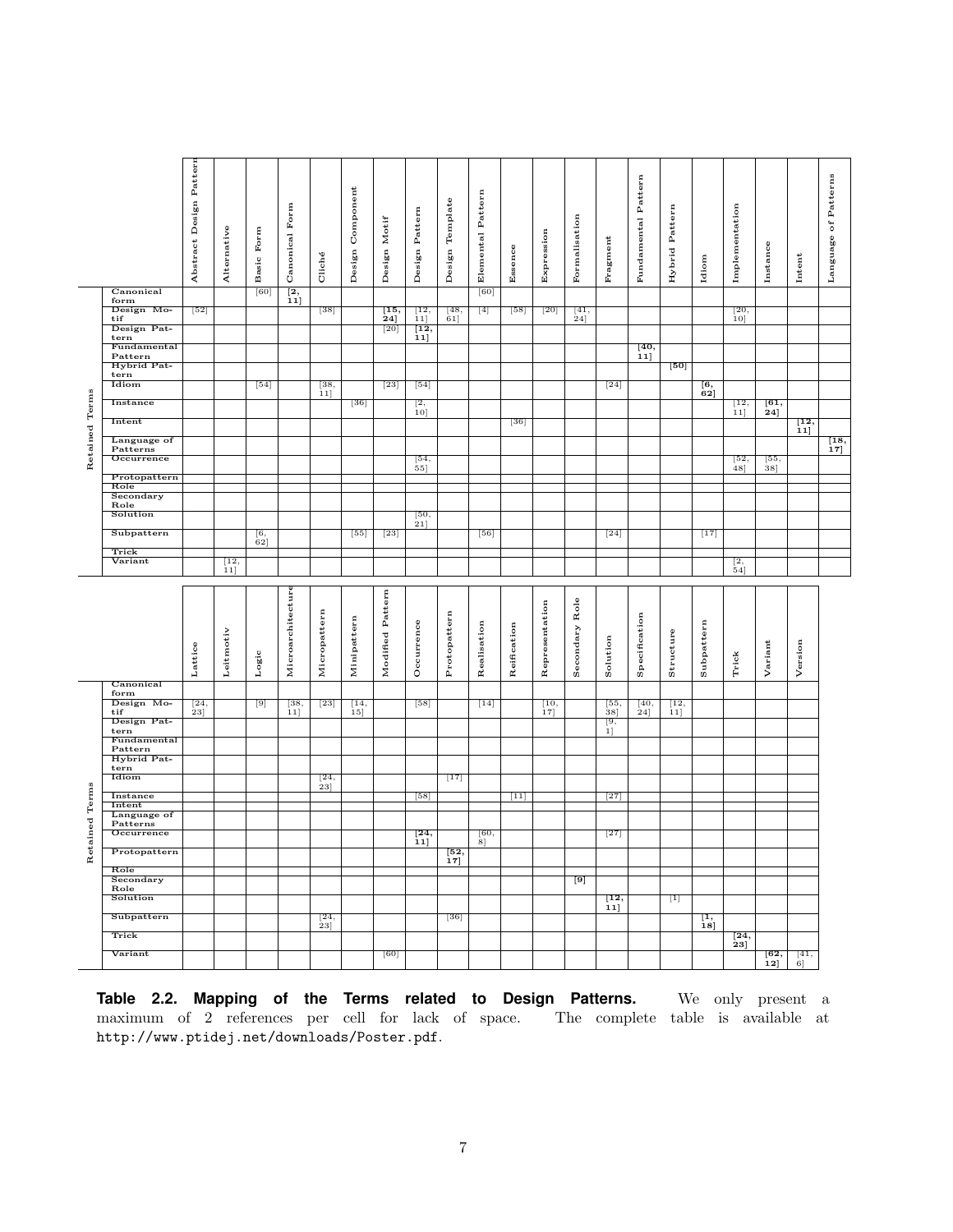## Themes and Classification Spaces

Using the retained terms, we study the papers and identify several recurring themes; one paper possibly following more than one theme. These themes are useful to characterise the papers and to compare papers with one another.

We present 6 themes: purpose, process, formalisation, forward engineering, reverse engineering, and documentation. We defined each theme, and relate the studied papers with them. These themes are useful to categorise previous papers and thus relate them with one another.

#### 3.1 Purpose Theme

Design patterns serve many purposes as shown in their definition. We divide this theme in two sub-themes: community purpose and project purpose.

Community purpose. The community purpose concerns the use of design patterns to spread information. Agerbo and Cornils [1] discuss the use of design patterns in programs and put forward the idea of a design pattern library to solve the problem of tracing design patterns in programs. They also described the risks of over-using design patterns in programs and of having too many patterns to choose from. They argue that if patterns grow in large numbers, it will be increasingly difficult for users to grasp them all and they will not form a common vocabulary anymore.

Project purpose. The project purpose concerns the use of design patterns as development tools. Their use can be described at different development stages:

- 1. Design: identify a problem and propose a solution.
- 2. Implementation: instantiate a design motif.
- 3. Maintenance: document and suggest refactorings.

The benefits of design patterns during development have been the subject of many papers. Beck [6] suggests that patterns generate architectures. Similarly, Guruprasad et al. [32] propose the Pattern Oriented Technique for developing programs by focusing on design patterns by viewing a program as a collaboration of design patterns. Lange and Nakamura [39] demonstrate that patterns can serve as guide in program exploration and thus make the process of program understanding more efficient. Through a trail of pattern execution, they show that if patterns were recognized at a certain point in the understanding process, they could help in "filling in the blanks" and in further exploring a program, improving thus the understandability of the program. Many other papers focused on the use of patterns during development: [10, 16, 57].

#### 3.2 Process Theme

This theme focuses on the processes of using design patterns during the different stages of the development and maintenance. The general process is presented in the definition of design patterns in Section . During the maintenance of program, more particularly, a developer identifies code smells or a design problem, find appropriate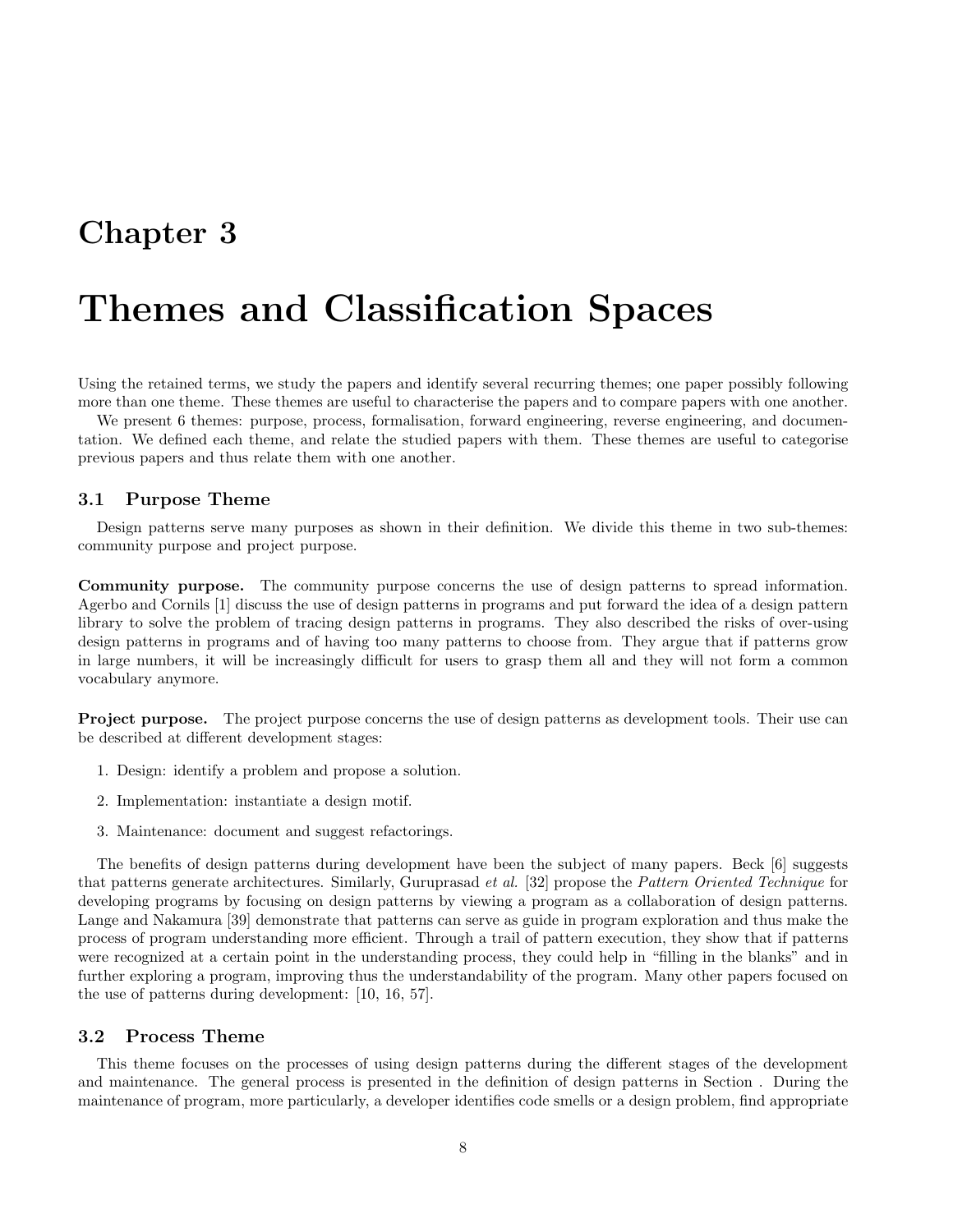refactorings or design patterns, implement these, and document their use to be able to reuse this knowledge in the future [37].

Many studies focused on the selection of design patterns and attempted to draw rules to combine these patterns during the development. Guéhéneuc et al. [31] present a recommender system to help users in choosing among the 23 design patterns from the GoF. [50, 32] draw rules for the combination and application of design patterns. However, despite these studies, there is still no consistent program/language of design patterns. This theme on the process of using design patterns have also been the topic of the works of [10, 16, 57].

#### 3.3 Formalisation Theme

The formalisation theme relates approaches to describe design motifs. Despite their importance, few specification languages are reported in the literature. Among these, LePUS [22] is a full-fledged logic language with well defined semantics. It has a compact vocabulary and can represent regularities and relations among classes, functions, and inheritance class hierarchies. Similarly, Hedin [34] presents an approach based on attribute grammars for formalising design motifs, which provides attributes extensions describing conventions by declarative semantic rules. On this same theme we have [56].

#### 3.4 Forward Engineering Theme

Design patterns are useful for the design of object-oriented programs. Many studies have focused on design patterns in the context of forward engineering. We divide this theme in two sub-themes: code generation and language.

Code generation. With the growing interest in Model Driven Engineering [53], design patterns could be the bridge between the designs of programs and the automatic generation of their source code. Many techniques of code generation exists: Czarnecki and Helsen [19] propose a taxonomy for the classification of model transformation techniques and discuss their applicability. Budinsky [12] describe the architecture and implementation of a tool that automates the implementation of design motifs. The user of the tool supplies application-specific information for a given pattern, from which the tool generates all the pattern-prescribed code automatically. Soukup [57] explores the problems and possibilities of automated motif implementation. He identifies three basic problems: the loss of the motifs during implementation, large clusters of mutually dependent classes caused by the use of multiple motifs, and the lack for a library of concrete reusable motifs. Another paper on the topic is the Agerbo and Cornils' work [1].

Languages. Syntax extensions and extended language constructs have been explored to simplify the specification of design motifs and to improve the readability of programs. Tatsubori et al. [59] showed that compile-time MOPs provide a general framework to implement design motifs. They show that developers can use a MOP to create a library of reusable motifs based on syntax extensions and extended language constructs. Similarly, Chambers [16] also proposes an interesting contribution on the topic. Bosch [10] identifies four major problems associated with the implementation of design motifs using conventional object-oriented languages. He solves these problems with a layered object model, LayOM. LayOM is an extended object-oriented language that provides explicit support for design motifs. It is extensible with abstractions for other motifs.

#### 3.5 Reverse Engineering Theme

The theme of reverse engineering concerns all the papers on design patterns in the context of reverse engineering. There are two major trends in this theme: design pattern detection and pattern based component recovery which we consider here as sub-themes. Since their inception, it has been suggested that design patterns could play a central role in reverse engineering for example because the detection of occurrences in programs could improve their comprehension [61]. Occurrences would also improve the documentation of programs. During the reverse engineering of a program, design patterns are also use to refactor code smells and design defects "away from" the code. Many papers have been published in this sub-theme, for example: [28, 42, 56, 60]. On the sub-theme of pattern based component recovery, we can quote the work of [36]. We detail the sub-theme of design pattern detection in the following section.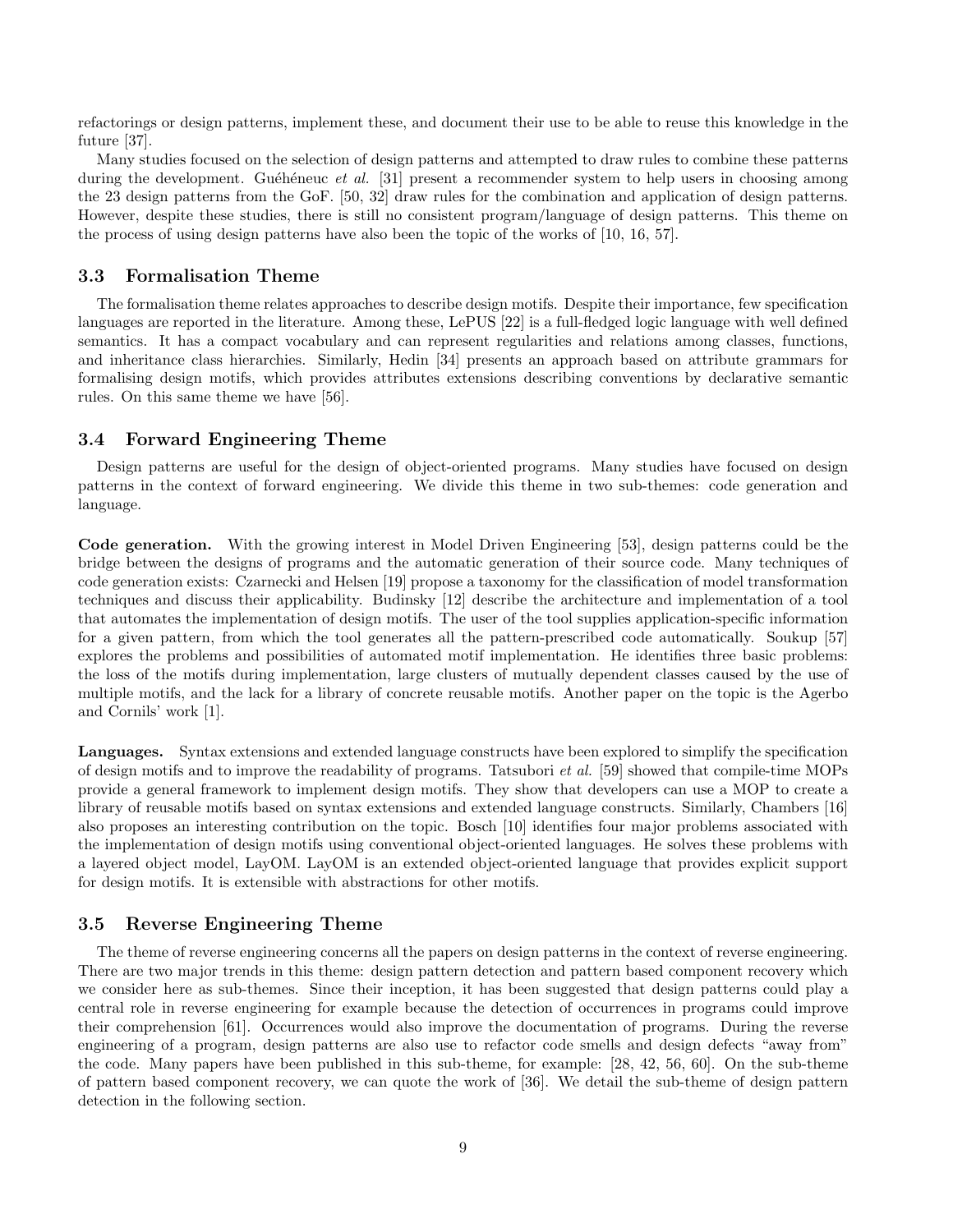#### 3.6 Documentation Theme

This theme includes papers on the role of design patterns in the documentation of programs. Many papers promote the idea that documenting patterns in the code helps in understanding a design and thus in easing maintenance because developers often attempt to recover non-documented design patterns in programs. They have illustrated how a combination of pattern allows to simply convey the essence of design (for example, in JUnit). They have put forward the impact of design patterns on documentation and in the recovery of design information for revere- and re-engineering. Lange and Nakamura [39] shows that design patterns can serve as guide in program exploration and thus make the process of program understanding more efficient. The approach presented by [34] also discusses the identification of design motifs for the documentation of programs. Soukup [57] proposes an approach to build a library of reusable common motifs. Other interesting approaches are proposed by [1] and [10].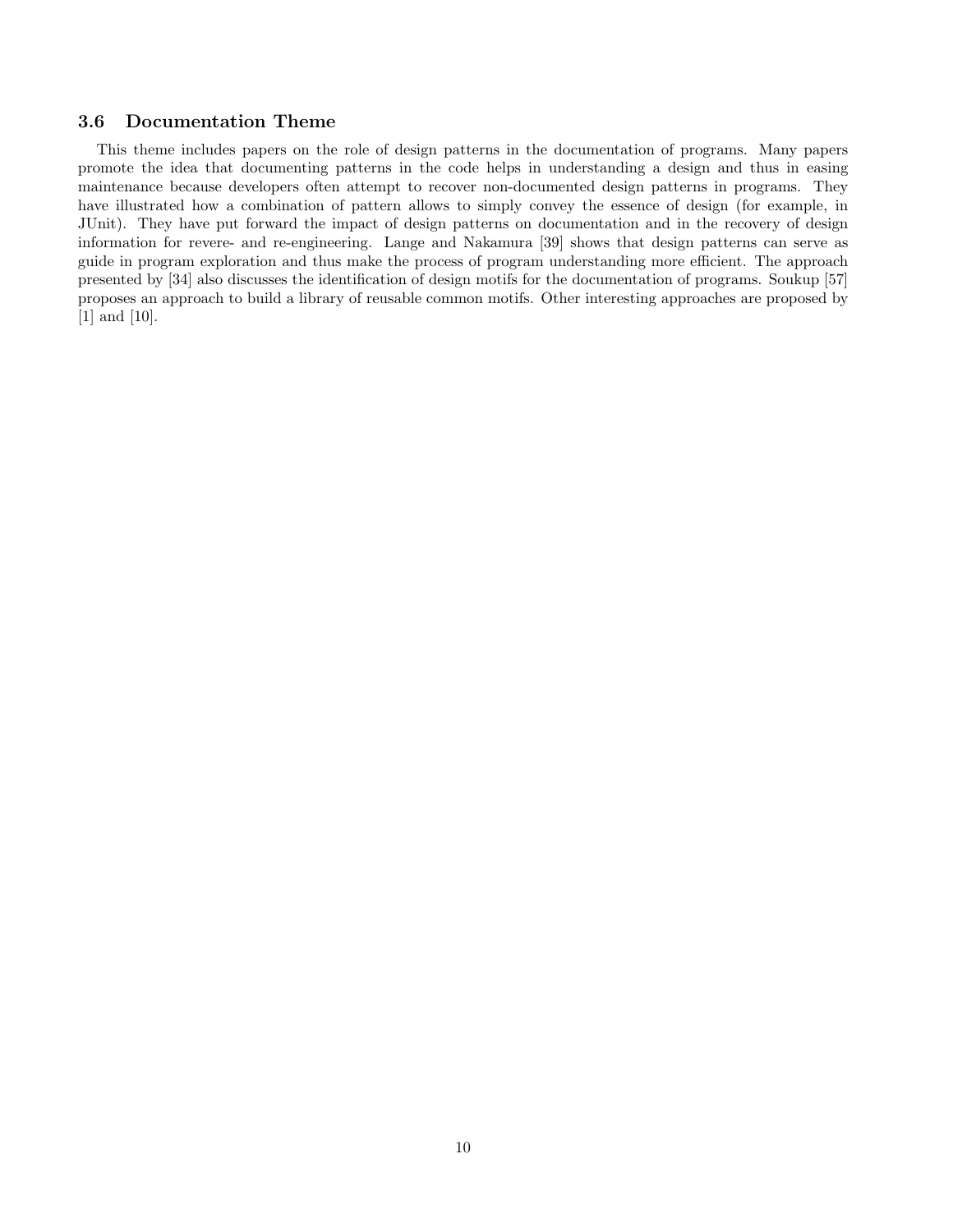# Design Pattern Detection Sub-theme

We now further study the papers in the design pattern detection sub-theme and propose seven categories characterising the existing approaches.

The categories describe the characteristics of the approaches with nominal values, highlighted in italic in the following. Two nominal values in a given category are not necessarily exclusive to each other. We only include categories that help in discriminating previous approaches; unique characteristics of approaches are not taken into account because they are not useful in comparing approaches.

We do not look at characteristics such as usability, coverage of pattern catalogs, performance, or scalability. These characteristics are interesting for the evaluation of approaches but not for understanding the directions followed (or not) by the community.

#### 4.1 Conceptual Categories

Conceptual categories describe the data and computations involved in the detection of occurrences.

Theory. The theory category describes the theory behind the computations performed by an approach to detect occurrences of motifs. Most of the existing approaches use graph theory: [42] uses graph transformation rules; [28] relies on constraint-based programming, which combines graph with logic. Logic programming is used to infer information based on the graph [61]. Smith and Scotts [56] uses a logic language called rho-calculus. Heuristics allow to deal with the large search space: Antoniol *et al.* [2] use metrics on the target model. Niere *et al.* [42] use fuzzy logic on the abstract syntax graph. The theory category is related with the motif model category, which represents the input to the computation model supported by the theory.

Motif Model. The motif model category describes the characteristics used by the approaches to detect the motif. These characteristics are used to detect occurrences in the target programs. Therefore, a model of each motif must be provided as well as a mean to map constituents of the motif model against the target model (cf. target model category).

Many papers have focused on the *static structural* characterisation of the occurrences. Behavioral models (such as the call graph) are sometimes used to refine the structural model. Few work, such as [35], have focused on dynamic analysis as a primary mean for detection. To our knowledge, the vocabulary of design patterns (such as roles in classnames) has never been used for detection purpose.

Target Model. The category of the target model describes the characteristics of the model used to represent the target programs, in which occurrences of motifs are searched. Most previous approaches use an *abstract model* of the program, based on its source code or binaries. This abstract model has two advantages: first it is often described as language-independent; second it can be enriched with data helpful to the detection. The model can be built in incremental steps, each step enriching the model. Such information includes binary class relationships [28] or delegation calls [42]. The model can be specific to the detection of occurrences or general: Wuyts [61] and Smith and Scotts [56] show how they infer information useful for other tasks, such as programming style checking or elemental design patterns detection.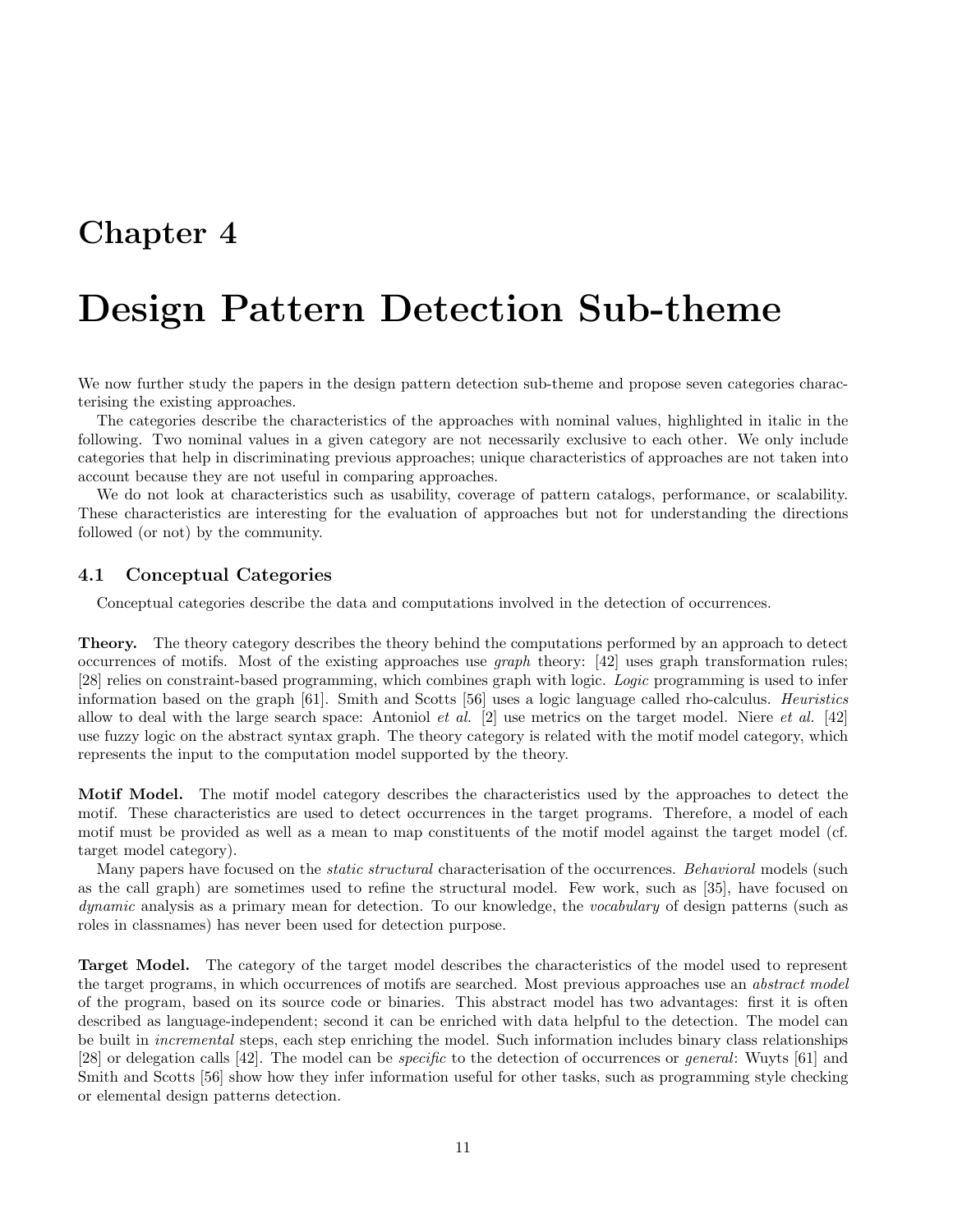Weighting. The weighting category refines the motif model in two directions. First, some approaches use only a partial model of the motif: they deliberately ignore some constituents in their motif models, considered as optional or too common to be useful during the detection. Such constituents appear as if their weight was null. [35] characterize this approach as searching for "minimal key structures". The idea of "principal" roles in [5, 45] also relates to this category.

Second, some approaches give more weight to some constituents in the models, i.e., they deem some constituents more important than the others for the detection. Such models are *selective* while others not giving importance to special constituents are uniform. Tsantalis et al. [60] demonstrates an example of partial uniform model using matrices. Matrices coefficients could also be used to make the approach selective.

In some approaches, weighting can also be negative: a negative weight indicates that a constituent is forbidden in the model, such as a relationship between two concrete roles [47].

#### 4.2 Occurrence Categories

Occurrence categories describe the characteristics of the detected occurrences, i.e., the results of the detection process.

Granularity. The granularity category describes the level of details attained by the approaches in the detected occurrences. Approaches could simply point to a set of classes implementing a motif. However, most approaches are more detailed and provide a mapping between roles and classes. Others could map every constituents of the motifs, including behaviors and relationships, with constituents of the target model, such as methods and associations through instance variables, for example Niere [42] attempts .

Cardinality. The cardinality category describes whether constituents in an occurrence can be *optional, single* (only one), or multiple (at least one). The cardinality category complements the granularity category. Each constituent in a motif model can be assigned a particular cardinality. For example, a role can be assigned to a single class, but another in the same motif can be assigned to multiple classes. This category is also linked to the weighting category: constituent with a null weight are typically optional.

Variation. The variation category describes how an approach accommodates variants from the *canonical* motif. An *isotopic* variant [56] exhibits a deviation from the canonical form which does not affect its structure or behavior. A common case is the existence of an intermediate class between two roles, related by inheritance or association. The occurrence still appears and behaves like the canonical motif. An *approximate* variant, on the contrary, does not exhibit all the characteristics of its motif [28]. Either a role is missing or its behavior differs from the intended behavior. As such, approximate occurrences are interesting to detect because they can be primary target for refactoring.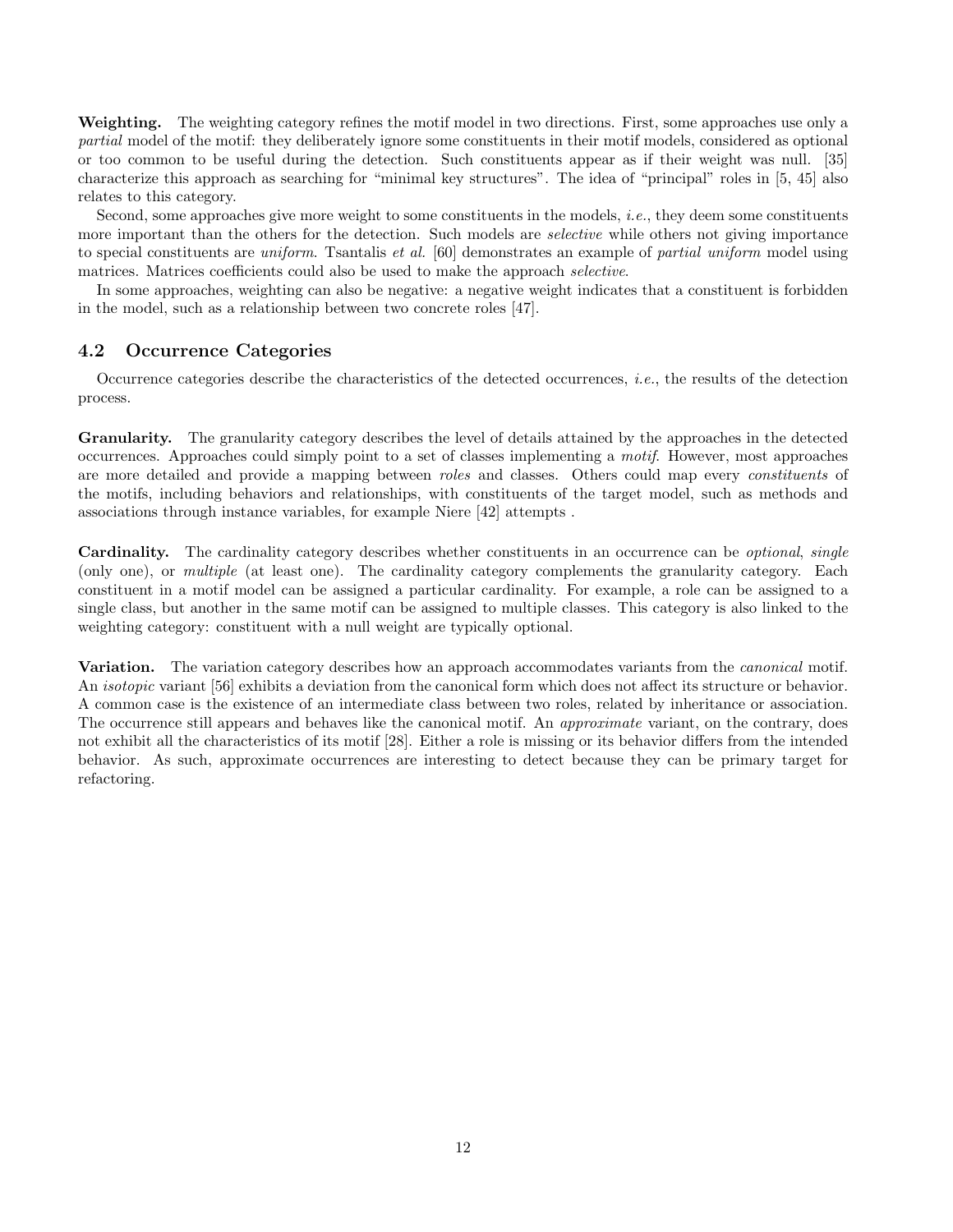# **Discussions**

We now conclude our study with discussions and suggestions for future work in the community.

#### 5.1 Instance, occurrence, precision, and recall

During our study of the literature and the design pattern detection approaches, we noticed an important difference between "instances" and "occurrences", related to the concept of precision and recall [25].

An instance is the concrete implementation of a design motif in a program. As such, only developers can decide whether some micro-architectures in the program are instances of some design motifs: the instance must respect the intent and other properties of the design pattern that are currently impossible to check automatically. On the contrary, an occurrence of a design motif is a micro-architecture that is similar to the motif: it conforms to a reasonable extent to the motif but does not necessarily conforms to the intent of the pattern. Consequently, current design pattern detection approaches can only detect occurrences, not instances, because only developers can vet whether an occurrence respect the intent of the related pattern and, thus, is an instance.

Precision and recall are two measures that can be used to assess design pattern detection approaches by comparing the identified occurrences with the known instances of motifs in a set of programs. Unfortunately, there is neither a common agreement on what is an instance in a program, nor a widely accepted benchmark with known instances of motif, such as P-MARt [30].

#### 5.2 Portraits

Using our study, we draw the portraits of the typical paper on design patterns and the typical approach on design pattern detection.

A Typical Thematic Portrait. While studying the papers and identifying their themes, we notice that the majority of papers to date relate to the themes of reverse engineering to contribute to the documentation of programs for a project purpose. In comparison, they are very few papers focusing on the formalisation of design patterns. In the forward engineering theme many studies focus on language extension rather than code generation.

A Typical Design Pattern Detection Portrait. The review of approaches in the design pattern detection sub-theme outlines the current typical approach: it relies on *graph* theory, using *abstract* and *incremental* models of the target programs. The motif model is static with structural and basic behavioral information. The approach identifies roles in the detected occurrences and accommodates isotopic variants of the motif.

#### 5.3 Future Work on Design Patterns

This typical portrait highlights some gaps in the literature on design motif detection. Graph theory has been refined with logic and heuristics, but few approaches have tried a different theory (for example, vocabulary). This predominance can be explained by the mostly static and structural motif models. The weighting category is sometimes used but it is difficult to judge its impact. The cardinality category is often overlooked when discussing the results.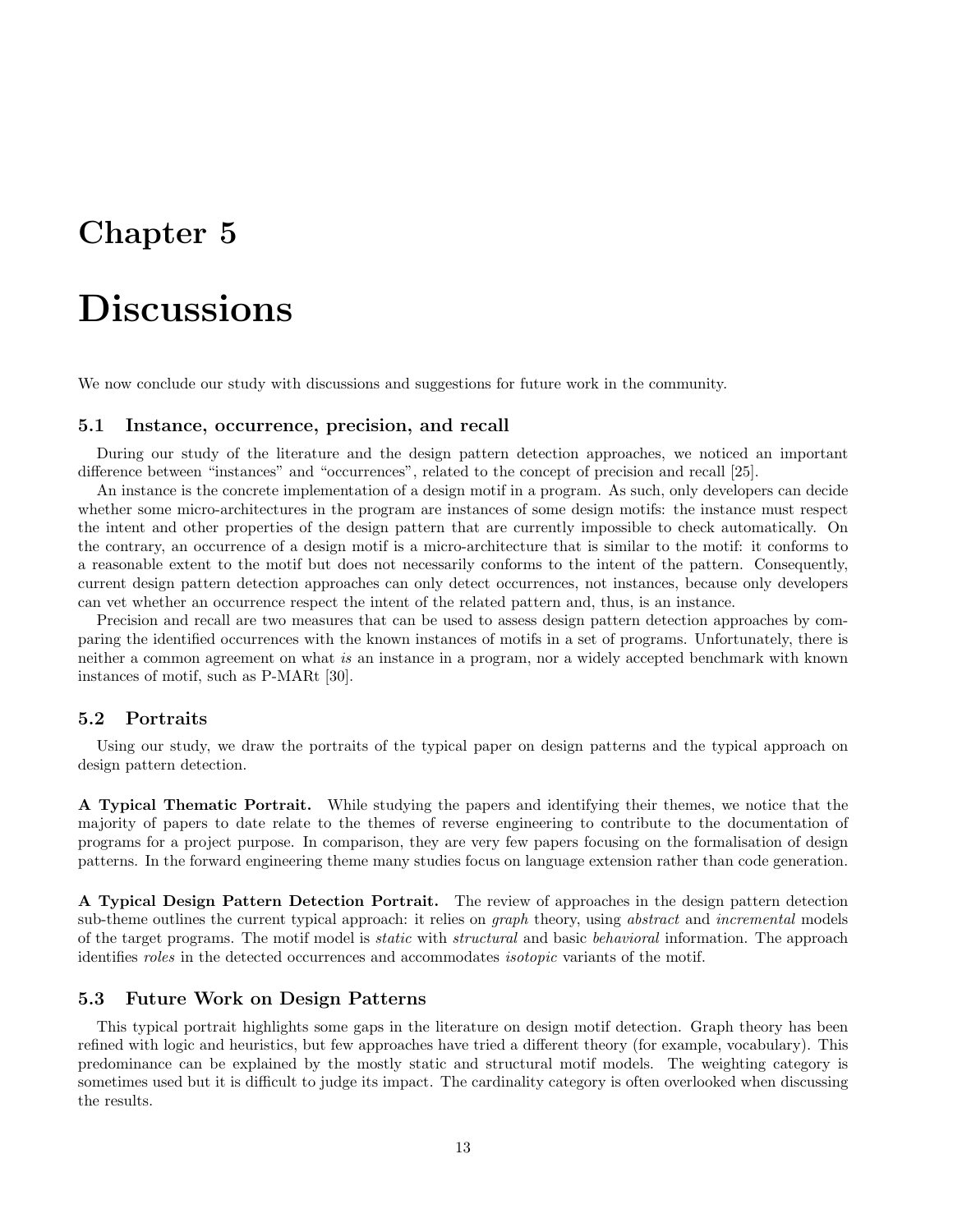Therefore our study highlights the need for the development of new hybrid approaches, combining static and dynamic information as well as structural and behavioral information. Current and future approaches also need to be evaluated in terms usability and coverage of the design pattern catalogs. Therefore, we suggest that future approaches attempt to fill these gaps.

Our study also suggests the need to use a uniform vocabulary when writing papers as well as a uniform classification in themes to ease the identification of relevant papers and the comparison among approaches. Being able to compare approaches is of high importance if the field of design pattern detection wants to consolidate and build on previous work, as it has been done in the field of clone detection [7].

Another gap in the literature on design pattern detection concerns the description of the motifs. Most approaches use a meta-model and a dedicated language to model motifs, yet none is quite satisfying yet with respect to coverage of the catalogs and usability for code generation or detection. Efforts must be pursued to devise a formalism satisfying the needs and build a representative library of reusable motifs.

The composition of motifs has also been little studied. Composition can refer to the cohabitation in implementation of motif constituents, the development of a composite form of motifs, the declaration of a new motif as a composite of motifs, or the implementation/generation of idioms/subpatterns in the code. There is a lack of studies about the impact of the composition of motifs on the code.

Finally, studies must be perform to concretely assess the impact of design pattern detection on the comprehension process as well as on the evolution of programs [5]. Such studies are important to justify—even if a posteriori—the work on detection and the use of design patterns during maintenance.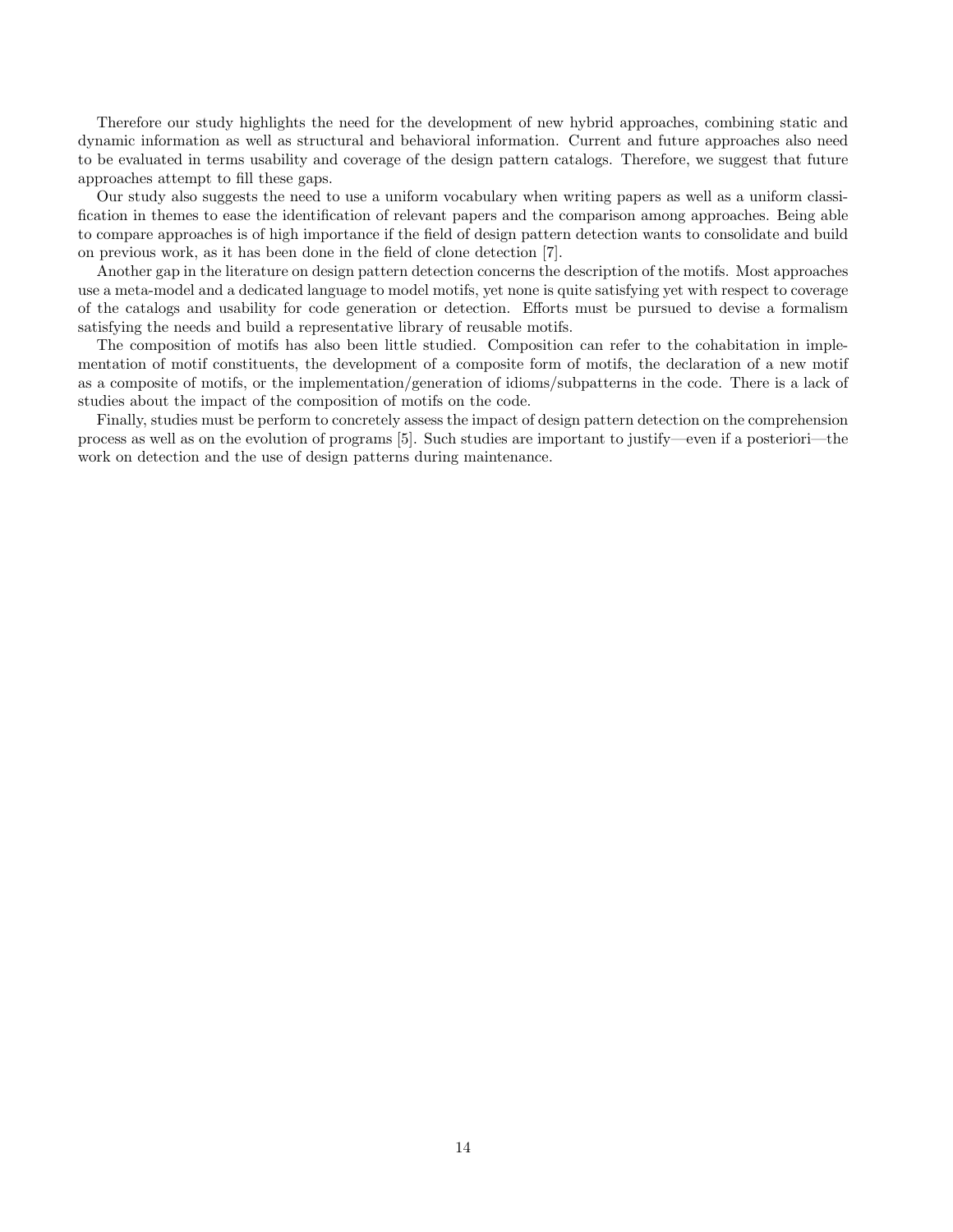## Conclusion and Future Work

We presented an extensive study of the literature on design patterns triggered by the loose definitions of design patterns, which prevent comparison among approaches, in particular in the reverse-engineering community.

First, we performed a domain analysis of the literature on design pattern to propose a consistent vocabulary. The retained terms allowed us to cast previous papers in a common framework and to compare their approaches from the linguistic point of view. Second, using the previous vocabulary, we identified six themes categorising the papers on design patterns. The themes allow us to classify approaches and to help readers focus on approach of interest. Third, we refined the design pattern detection sub-theme into seven categories to further classify related approaches.

Finally, we discussed the difficulty of measuring the precision and recall of the detection approaches due to the lack of common vocabulary and of agreed-upon benchmarks. We drew the portraits of the typical paper and approach related to design patterns and their detection. We also suggested research directions for the community to strengthen the field of design pattern detection in reverse-engineering.

Future work includes, in addition to the concerns highlighted in Section 0.12, including more papers and books in our study, performing an historical study of the papers, lobbying the community to build a common repository of instances of design motifs, and comparing in the form of a competition the current approaches to design pattern detection.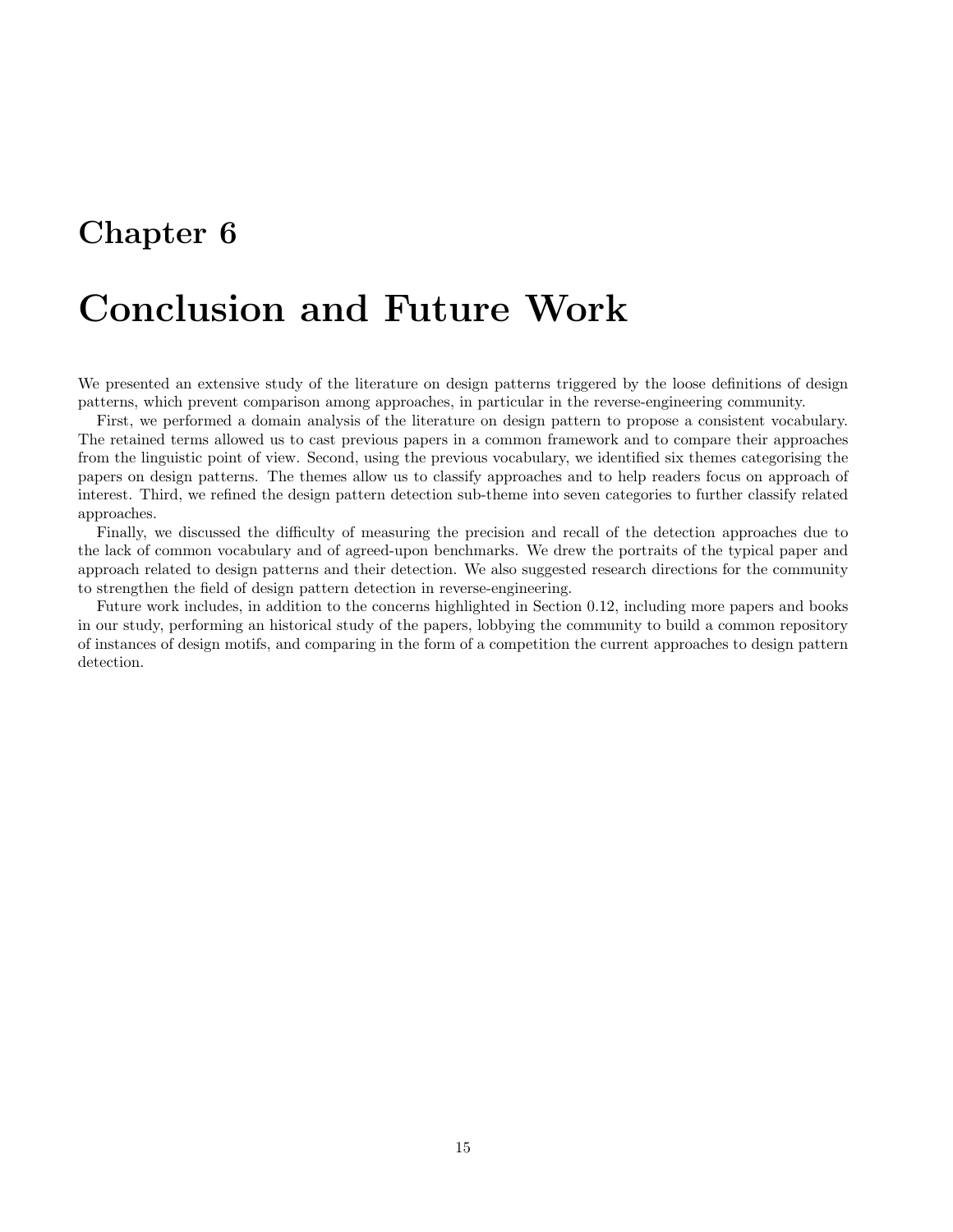# Bibliography

- [1] E. Agerbo and A. Cornils. How to preserve the benefits of design patterns. In Proceedings of the  $13<sup>th</sup>$  Conference on Object-Oriented Programming, Systems, Languages, and Applications, pages 134–143. ACM Press, October 1998.
- [2] G. Antoniol, R. Fiutem, and L. Cristoforetti. Design pattern recovery in object-oriented software. In Proceedings of the  $6^{th}$  International Workshop on Program Comprehension, pages 153–160. IEEE Computer Society Press, June 1998.
- [3] B. Appleton. Patterns and software: Essential concepts and terminology, February 2000.
- [4] F. Arcelli, S. Masiero, C. Raibulet, and F. Tisato. A comparison of reverse engineering tools based on design pattern decomposition. In *Proceedings of the* 16<sup>th</sup> Australian Software Engineering Conference, pages 262–269. IEEE Computer Society Press, March–April 2005.<br>[5] L. Aversano, G. Canfora, L. Cerulo, C. D. Grosso, and M. di Penta. An empirical stud
- Proceedings of the  $6^{th}$  joint meeting of the European Software Engineering Conference and the  $14^{th}$  Symposium on Foundations of Software Engineering, pages 385–394. ACM Press, September 2007.
- [6] K. Beck and R. E. Johnson. Patterns generate architectures. In Proceedings of  $8^{th}$  European Conference for Object-Oriented Programming, pages 139–149. Springer-Verlag, July 1994.<br>[7] S. Bellon, R. Koschke, G. Antoniol, J. Krinke, and E. Merlo. Comparison and evaluation of clone detection tools. In *IEEE Transactions*
- on Software Engineering, 33(9):577–591, September 2007.
- [8] F. Bergenti and A. Poggi. IDEA: A design assistant based on automatic design pattern detection. In Proceedings of the  $12^{th}$  international conference on Software Engineering and Knowledge Engineering, pages 336–343. Springer-Verlag, July 2000.
- [9] M. L. Bernardi and G. A. Di Lucca. Improving design patterns quality using aspect orientation. In *Proceedings of the*  $3^{rd}$  Software Technology and Engineering Practice workshop series. IEEE Computer Society Press, September 2005.
- [10] J. Bosch. Design patterns as language constructs. In Journal of Object-Oriented Programming, 11(2):18–32, February 1998.<br>[11] K. Brown. Design reverse-engineering and automated design pattern detection in Smalltalk.
- [11] K. Brown. Design reverse-engineering and automated design pattern detection in Smalltalk. Technical Report TR-96-07, Department of Computer Science, University of Illinois at Urbana-Champaign, July 1996.
- [12] F. J. Budinsky, M. A. Finnie, J. M. Vlissides, and P. S. Yu. Automatic code generation from design patterns. In IBM Systems Journal, 35(2):151–171, February 1996.
- [13] C. Chambers, B. Harrison, and J. Vlissides. A debate on language and tool support for design patterns. In proceeding of the  $27<sup>th</sup>$ Conference on Principles of Programming Languages, pages 277–289. ACM Press, January 2000.
- [14] M. O. Cinnéide. Automated refactoring to introduce design patterns. In Proceedings of the ICSE Doctoral Workshop, June 2000.
- [15] M. Ó. Cinnéide and P. Nixon. Automated application of design patterns to legacy code. In Proceedings of the  $1^{st}$  Workshop on Object-Oriented Technology, pages 176–120. Springer-Verlag, June 1999.<br>
[16] C. Clifton, G. T. Leavens, C. Chambers, and T. Millstein. MultiJava: Modular open classes and symmetric multiple dispatch for Java.
- In Proceedings of the 15<sup>th</sup> Conference on Object-Oriented Programming, Systems, Languages, and Applications, pages 130–145. ACM Press, October 2000.
- [17] J. O. Coplien. Idioms and patterns as architectural literature. In IEEE Software Special Issue on Objects, Patterns, and Architectures, 14(1):36–42, January 1997.
- [18] J. O. Coplien. Software design patterns: Common questions and answers. In The Patterns Handbook: Techniques, Strategies, and Applications, pages 311–320. Cambridge University Press, January 1998.
- [19] K. Czarnecki and S. Helsen. Classification of model transformation approaches. 2003. [20] S. Denier, H. Albin-Amiot, and P. Cointe. Expression and composition of design patterns with aspects. In actes de la  $2^e$  Journée Francophone sur le Développement de Logiciels Par Aspects. Hermès, Septembre 2005.
- [21] J. Dong. UML extensions for design pattern compositions. In Journal of Object Technology, 1(5):149–161, November 2002.<br>[22] A. H. Eden, Y. Hirshfeld, and A. Yehudai, LePUS A declarative pattern specification languag
- [22] A. H. Eden, Y. Hirshfeld, and A. Yehudai. LePUS A declarative pattern specification language. Technical Report 326/98, Department of Computer Science, University of Tel Aviv, June 1998.
- [23] A. H. Eden and A. Yehudai. Tricks generate patterns. Technical Report 324, Department of Computer Science, University of Tel Aviv, 1997.
- [24] A. H. Eden, A. Yehudai, and J. Gil. Precise specification and automatic application of design patterns. In Proceedings of the  $12^{th}$ Conference on Automated Software Engineering, pages 143–152. IEEE Computer Society Press, November 1997.
- 
- [25] W. B. Frakes and R. Baeza-Yates. *Information Retrieval: Data Structures and Algorithms*. Prentice-Hall, 1992.<br>[26] E. Gamma, R. Helm, R. Johnson, and J. Vlissides. *Design Patterns Elements of Reusable Object-Orien* E. Gamma, R. Helm, R. Johnson, and J. Vlissides. Design Patterns - Elements of Reusable Object-Oriented Software. Addison-Wesley,  $1^{st}$  edition, 1994.
- [27] A. Garcia, C. Sant'Anna, E. Figueiredo, U. Kulesza, C. Lucena, and A. von Staa. Modularizing design patterns with aspects: A quantitative study. In Proceedings of the  $4^{th}$  international conference on Aspect-Oriented Software Development, pages 3–14. ACM Press, March 2005.
- [28] Y.-G. Guéhéneuc and G. Antoniol. Demima: A multi-layered framework for design pattern identification. In Transactions on Software Engineering, September 2008. Accepted for publication.
- [29] Y.-G. Guéhéneuc, K. Mens, and R. Wuyts. A comparative framework for design recovery tools. In Proceedings of the 10<sup>th</sup> Conference on Software Maintenance and Reengineering, pages 121–130. IEEE Computer Society Press, March 2006.<br>[30] Y.-G. Guéhéneuc, H. Sahraoui, and Farouk Zaidi. Fingerprinting design patterns. In Proceedings of the 11<sup>th</sup> Working C
- Reverse Engineering, pages 172–181. IEEE Computer Society Press, November 2004.
- [31] Y.-G. Guéhéneuc and Rabih Mustapha. A simple recommender system for design patterns. In Proceedings of the 1<sup>st</sup> EuroPLoP Focus Group on Pattern Repositories, July 2007.
- [32] D. J. R. Guruprasad, M. K. N. A. R. Guruprasad, and M. K. N. Guruprasad. A pattern oriented technique for software design. In ACM SIGSOFT Software Engineering Notes, 22(4):70–73, July 1997.
- [33] A. E. Hassan and R. C. Holt. The small world of software reverse engineering. In Proceedings of the 11<sup>th</sup> Working Conference on<br>Reverse Engineering, pages 278–283. IEEE Computer Society Press, November 2004.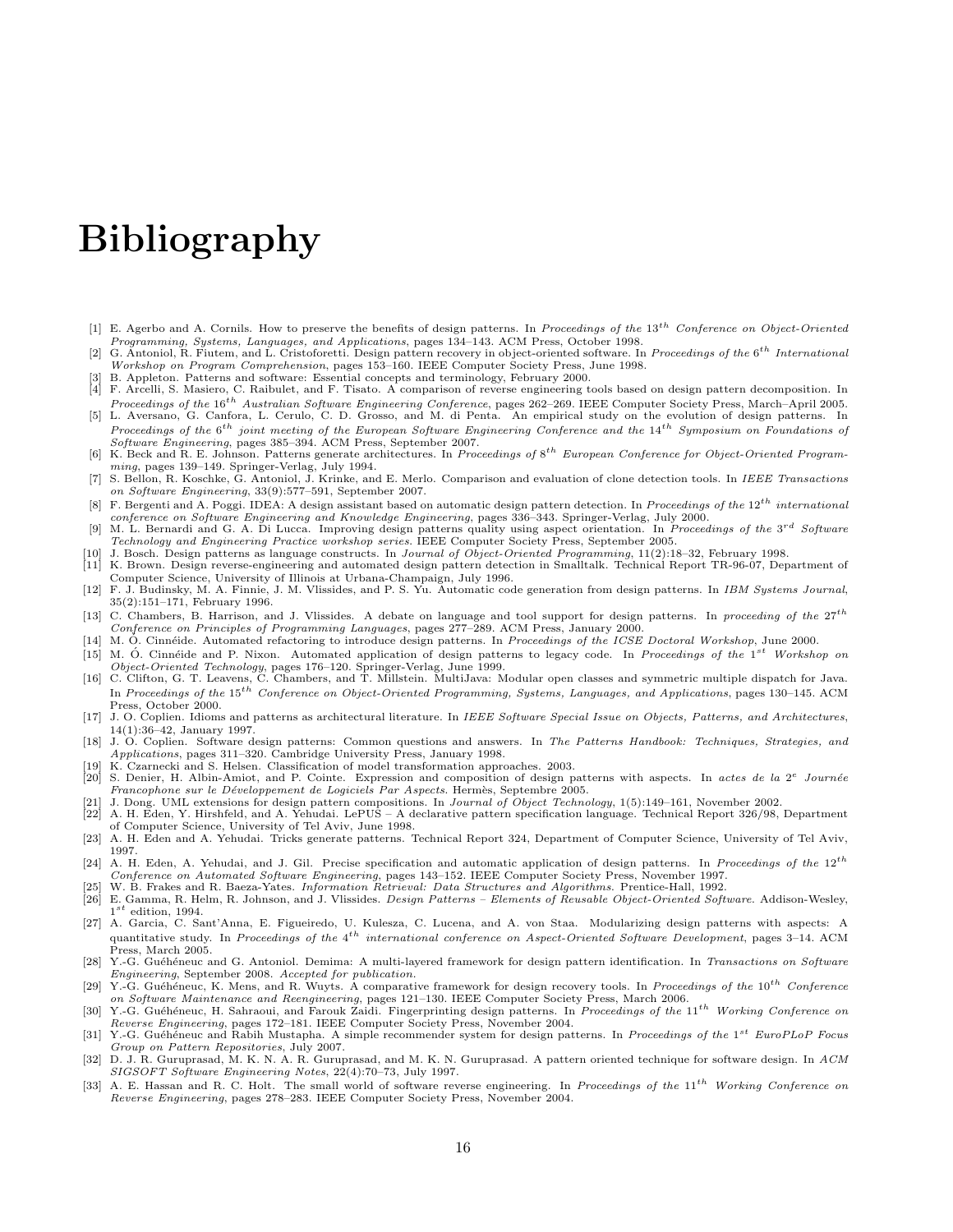- [34] G. Hedin. Language support for design patterns using attribute extension. In Proceedings of the  $1^{st}$  ECOOP workshop on Language Support for Design Patterns and Frameworks, pages 137–140. Springer-Verlag, June 1997.
- [35] D. Heuzeroth, T. Holl, and W. Löwe. Combining static and dynamic analyses to detect interaction patterns. In Proceedings the  $6^{th}$ world conference on Integrated Design and Process Technology. Society for Design and Process Science, June 2002.
- [36] R. K. Keller, R. Schauer, S. Robitaille, and P. Pagé. Pattern-based reverse-engineering of design components. In Proceedings of the 21st International Conference on Software Engineering, pages 226–235. ACM Press, May 1999.
- J. Kerievsky. Refactoring to Patterns. Addison-Wesley, 1st edition, August 2004. [38] C. Krämer and L. Prechelt. Design recovery by automated search for structural design patterns in object-oriented software. In Proceedings
- of the 3<sup>rd</sup> Working Conference on Reverse Engineering, pages 208–215. IEEE Computer Society Press, November 1996. [39] D. B. Lange and Y. Nakamura. Interactive visualization of design patterns can help in framework understanding. In Proceedings of the
- $10^{th}$  annual conference on Object-oriented programming systems, languages, and applications, pages 342 357. ACM Press, 1995.<br>[40] A. Lauder and S. Kent. Precise visual specification of design patterns. In Proceedings
- Programming, pages 114–134. Springer-Verlag, July 1998.<br>[41] T. Mikkonen. Formalizing design patterns. In Proceedings of the 20<sup>th</sup> International Conference on Software Engineering, pages 115–124. IEEE Computer Society Press, April 1998.
- [42] J. Niere, W. Schäfer, J. P. Wadsack, L. Wendehals, and J. Welsh. Towards pattern-based design recovery. In Proceedings of the  $24^{th}$ International Conference on Software Engineering, pages 338–348. ACM Press, May 2002.<br>[43] J. Niere, J. P. Wadsack, and A. Zündorf. Recovering UML diagrams from Java code using patterns. In Proceedings of the 2<sup>nd</sup> worksho
- on Soft Computing Applied to Software Engineering, pages 89–97. Springer-Verlag, February 2001.
- [44] M. O'Cinnéide and P. Nixon. A methodology for the automated introduction of design patterns. In Proceedings of the  $6^{th}$  International Conference on Software Maintenance, 1998.
- [45] M. D. Penta, L. Cerulo, Y.-G. Guéhéneuc, and G. Antoniol. An empirical study of the relationships between design pattern roles and class change proneness. In Proceedings of the  $24^{th}$  International Conference on Software Maintenance. IEEE Computer Society Press, September–October 2008.
- [46] N. Pettersson and W. Löwe. Efficient and accurate software pattern detection. In Proceedings of the  $13^{th}$  Asia Pacific Software Engineering Conference, pages 317–326. IEEE Computer Society Press, December 2006.
- [47] I. Philippow, D. Streitferdt, M. Riebisch, and S. Naumann. An approach for reverse engineering of design patterns. In Software and  $System\ Modeling, 4(1):55–70, February\ 2005.$
- [48] L. Prechelt and C. Krämer. Functionality versus practicality: Employing existing tools for recovering structural design patterns. In Journal of Universal Computer Science, 4(12):866–883, December 1998.
- [49] R. Prieto-Díaz. Domain analysis: An introduction. In Software Engineering Notes, 15(2):47–54, April 1990.<br>[50] D. J. Ram, P. J. Kumar, and M. S. Rajasree. Pattern hybridization: breeding new designs out of pattern int
- Engineering Notes, 29(3):1–10, May 2004.
- [51] C. Rich and R. C. Waters. The Programmer's Apprentice. ACM Press Frontier Series and Addison-Wesley, 1st edition, January 1990. [52] R. Schauer and R. Keller. Pattern visualization for software comprehension. In Proceedings of the 6<sup>th</sup> International Workshop on
- Program Comprehension, pages 4–12. IEEE Computer Society Press, June 1998.
- [53] D. C. Schmidt. Model-driven engineering. In IEEE Computer, 39(2):25–31, February 2006. Guest Editor's Introduction.
- [54] J. Seemann and J. W. von Gudenberg. Pattern-based design recovery of Java software. In Proceedings of 5<sup>th</sup> international symposium on Foundations of Software Engineering, pages 10–16. ACM Press, November 1998.
- [55] F. Shull, W. Melo, and V. R. Basili. An inductive method for discovering design patterns from object-oriented software systems. Technical Report CS-TR-3597, Computer Science Department, University of Maryland, January 1996.
- [56] J. M. Smith and D. Stotts. Elemental design patterns a link between architecture and object semantics. Technical Report TR02-011, Department of Computer Science, University of North Carolina, March 2002.
- [57] J. Soukup. Implementing patterns. In Pattern Languages of Program Design, chapter 20, pages 395-412. Addison-Wesley, 1st edition, May 1995.
- [58] G. Sunyé, A. Le Guennec, and J.-M. Jézéquel. Design patterns application in UML. In Proceedings of the  $14^{th}$  European Conference for Object-Oriented Programming, pages 44–62. Springer-Verlag, June 2000.
- [59] M. Tatsubori and S. Chiba. Programming support of design patterns with compile-time reflection. In Proceedings of the 1<sup>st</sup> OOPSLA workshop on Reflective Programming in  $C++$  and Java, pages 56–60. Center for Computat 1998. UTCCP Report 98-4.
- [60] N. Tsantalis, A. Chatzigeorgiou, G. Stephanides, and S. Halkidis. Design pattern detection using similarity scoring. In Transactions on Software Engineering, 32(11), November 2006.
- [61] R. Wuyts. Declarative reasoning about the structure of object-oriented systems. In Proceedings of the 26<sup>th</sup> Conference on the Technology of Object-Oriented Languages and Systems, pages 112–124. IEEE Computer Society Press, August 1998.
- [62] W. Zimmer. Relationships between design patterns. In Pattern Languages of Program Design, chapter 18, pages 345–364. Addison-Wesley, 1995.